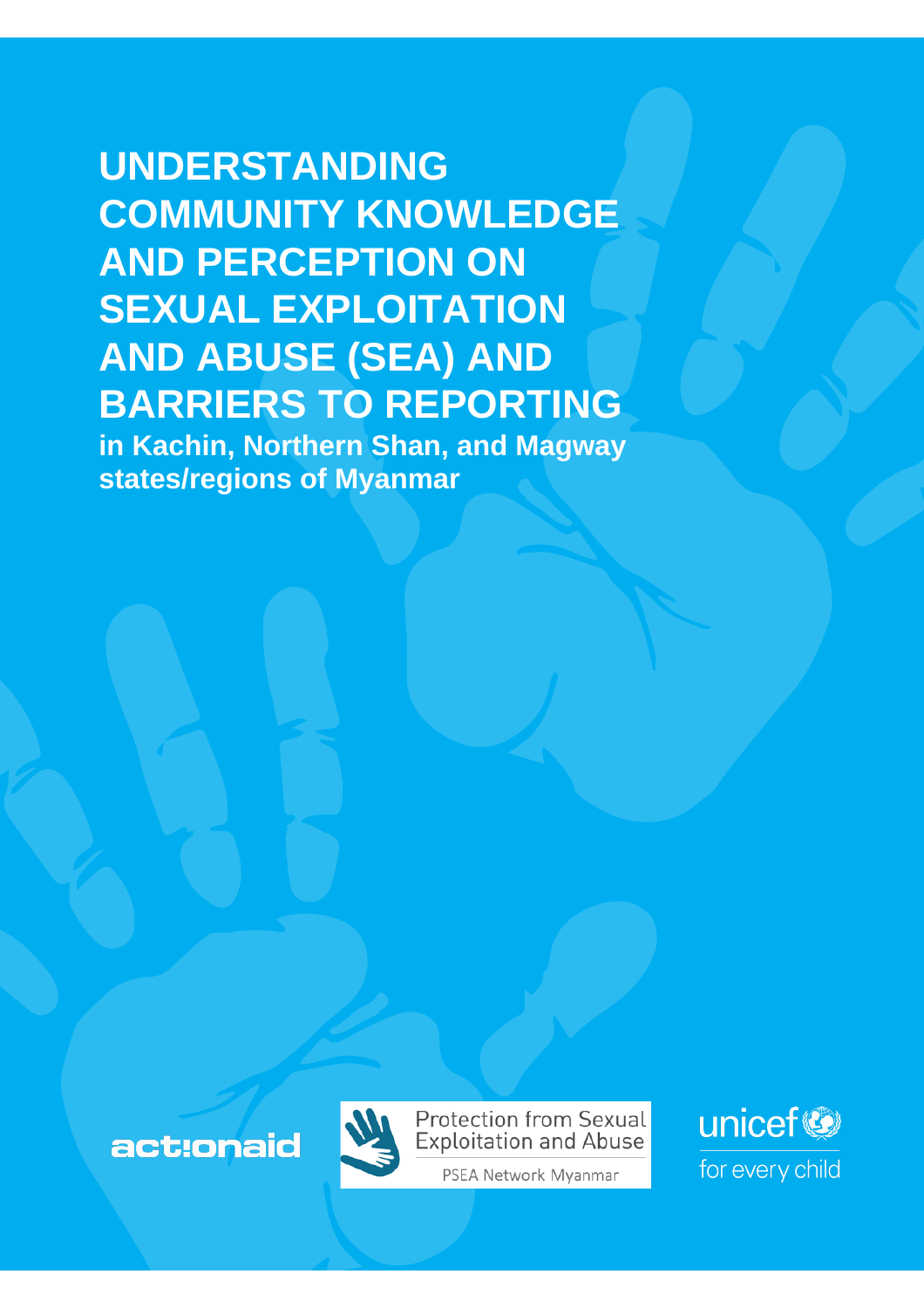**Understanding community knowledge and perception on Sexual exploitation and abuse (SEA) and barriers to reporting in Kachin, northern Shan, and Magway states/regions of Myanmar** 

# Acknowledgement

The research was conducted in close collaboration between ActionAid Myanmar, the PSEA Myanmar network and UNICEF. We would like to acknowledge the Karuna Mission Social Solidarity (KMSS) and the Kachin Baptist Convention (KBC) for supporting us to conduct this research in their project implementation IDP camps and Plan International Myanmar in supporting the recruitment of data enumerators.

Utmost thanks go to research team member Hnin Su Htwe, colleagues from Programme Quality Team, Chan Myae Aung and Ei Ngon Phoo and 29 enumerators without whom the research would not have been possible. We are grateful for their dedicated commitment and invaluable contribution in the research process.

We also express gratitude to Maung Maung Nyein Chan, Head of Programme Quality and Research in ActionAid Myanmar (AAM), who provided continuous backstopping for this research project.

We are thankful to all the interviewees who took their personal time to participate and share their views and perceptions for this exploratory research.

We are thankful to our institutional funding partners, UNICEF, whose resources supported the research project in Myanmar that ran alongside this study. Without UNICEF, this report would not have been possible.

## **Authors**

Dirgha Raj Sigdel Phyo Thet Naing Win

## **Research Team**

Dirgha Raj Sigdel Phyo Thet Naing Win Hnin Su Htwe

## **About ActionAid**

ActionAid is a feminist organization that uses a human rights-based approach to ensure that the voices of the most vulnerable, particularly women and youth, are heard. ActionAid is working with communities across the world to develop solutions that help people adapt to climate change impacts and build resilience.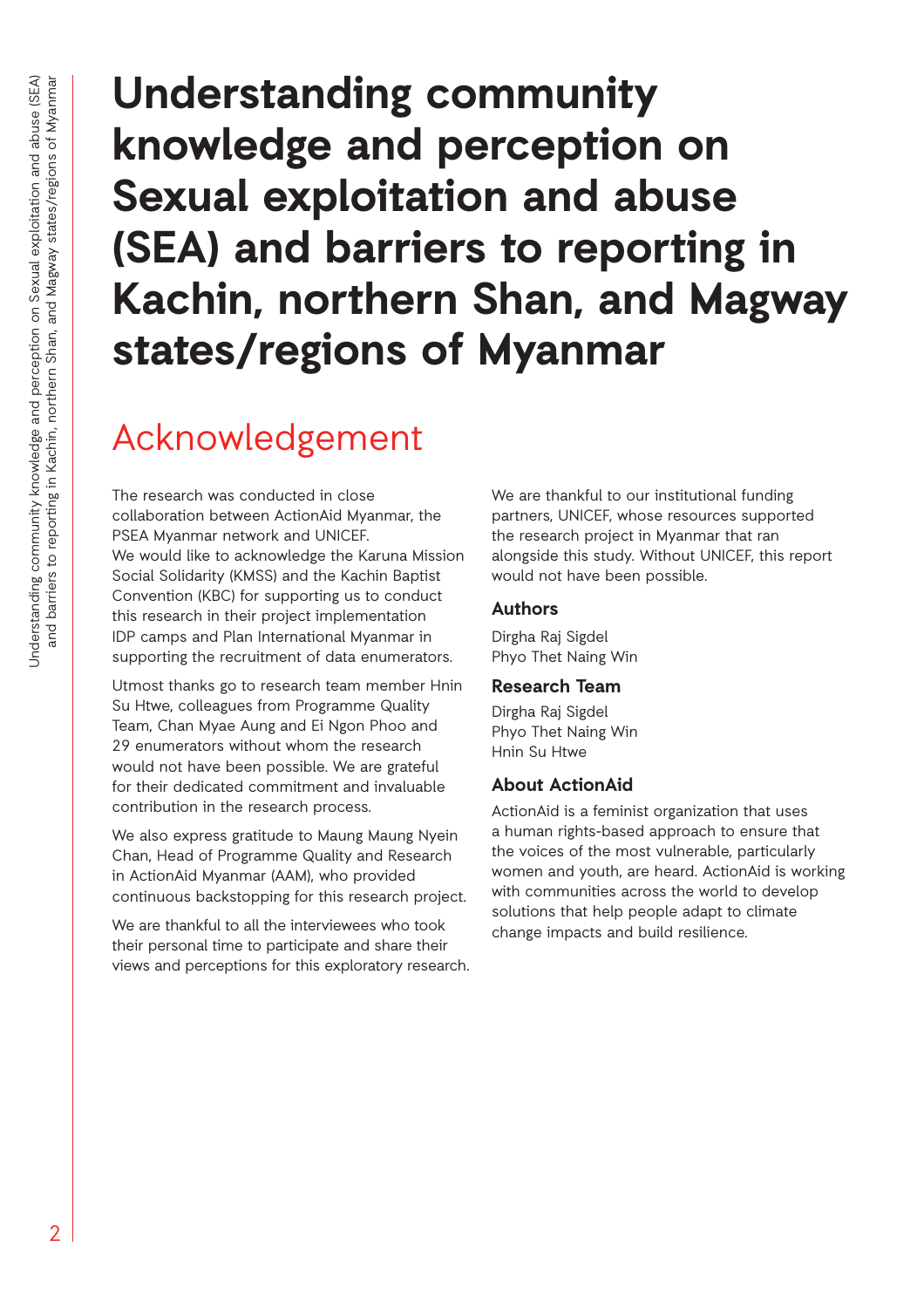# **Contents**

| Acknowledgement                                            |                 |  |
|------------------------------------------------------------|-----------------|--|
| <b>Table of Contents</b>                                   | 3               |  |
| <b>Acronyms</b>                                            | $\overline{5}$  |  |
| <b>Executive Summary</b>                                   | $6\phantom{1}6$ |  |
| 1 Background                                               | $6\phantom{1}6$ |  |
| 1.1 Introduction                                           | $6\phantom{1}6$ |  |
| 2 Research Methodology                                     | 8               |  |
| 2.1 Research team composition                              | $\overline{9}$  |  |
| <b>3 Literature Review</b>                                 | 9               |  |
| 3.1 Conflict-related sexual violence                       | $\overline{9}$  |  |
| 3.2 Sexual violence reporting in IDP camps                 | 10              |  |
| 3.3 Sexual violence and cultural norms                     | 11              |  |
| 3.4 Covid-19 and gender-based violence                     | 11              |  |
| 4 Ethical and Safety Considerations, Data Security         |                 |  |
| and Management                                             | 12              |  |
| 4.1 Data analysis                                          | 12              |  |
| <b>5 Limitation</b>                                        | 13              |  |
| 6 Findings                                                 | 13              |  |
| 6.1 Current community understanding and awareness on SEA   | 13              |  |
| 6.1.1 Misunderstanding with other forms of sexual violence | 13              |  |
| 6.1.2 Human trafficking                                    | 14              |  |
| 6.1.3 SEA infleunced by internet                           | 15              |  |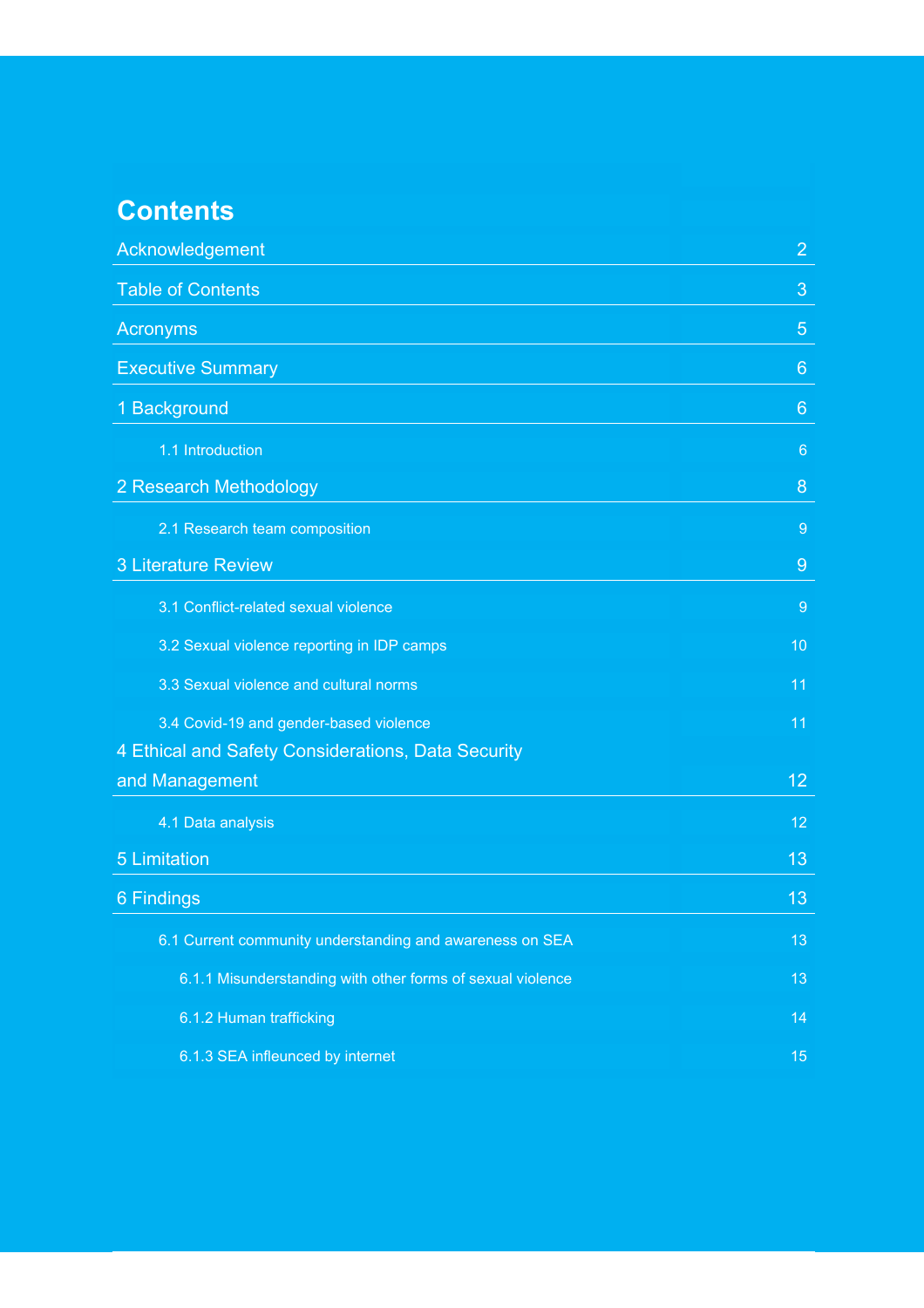# **Contents cont.**

- 6.2 Perceptions of SEA committed by humanitarian workers
	- 6.2.1 Lack of awareness on codes of conduct
	- 6.2.2 Positive relationship with aid workers
- 6.3 Perceptions on barriers to SEA reporting
	- 6.3.1 Gender norms
	- 6.3.2 Victim blaming 16
	- 6.3.3 Culture of Silence
- 6.4 Perceptions of community on reporting mechanism
	- 6.4.1 High influence of camp leader in reporting process
	- 6.4.2 Lack of knowledge on reporting mechanism
	- 6.4.3 Weak rule of law and policies

#### 7 Conclusion

- 8 Recommendations for PSEA Network Members
	- 8.1 Need for building PSEA awareness in the community and with aid workers
	- 8.2 Need for contextualised and targeted PSEA IEC materials 8.3 Regular PSEA capacity building training for field
	- staff and community volunteers
	- 8.4 Engaging camp/village leaders to address SEA
	- 8.6 Promoting PSEA hotline to public 8.7 PSEA focal to coordinate with existing GBV focal or committee for services

#### Endnotes 25 September 25 September 25 September 25 September 25 September 25 September 25 September 25 Septemb

#### **References**

Annexes 28 September 28 September 28 September 28 September 28 September 28 September 28 September 28 Septembe

Annex 1: Informed Consent Form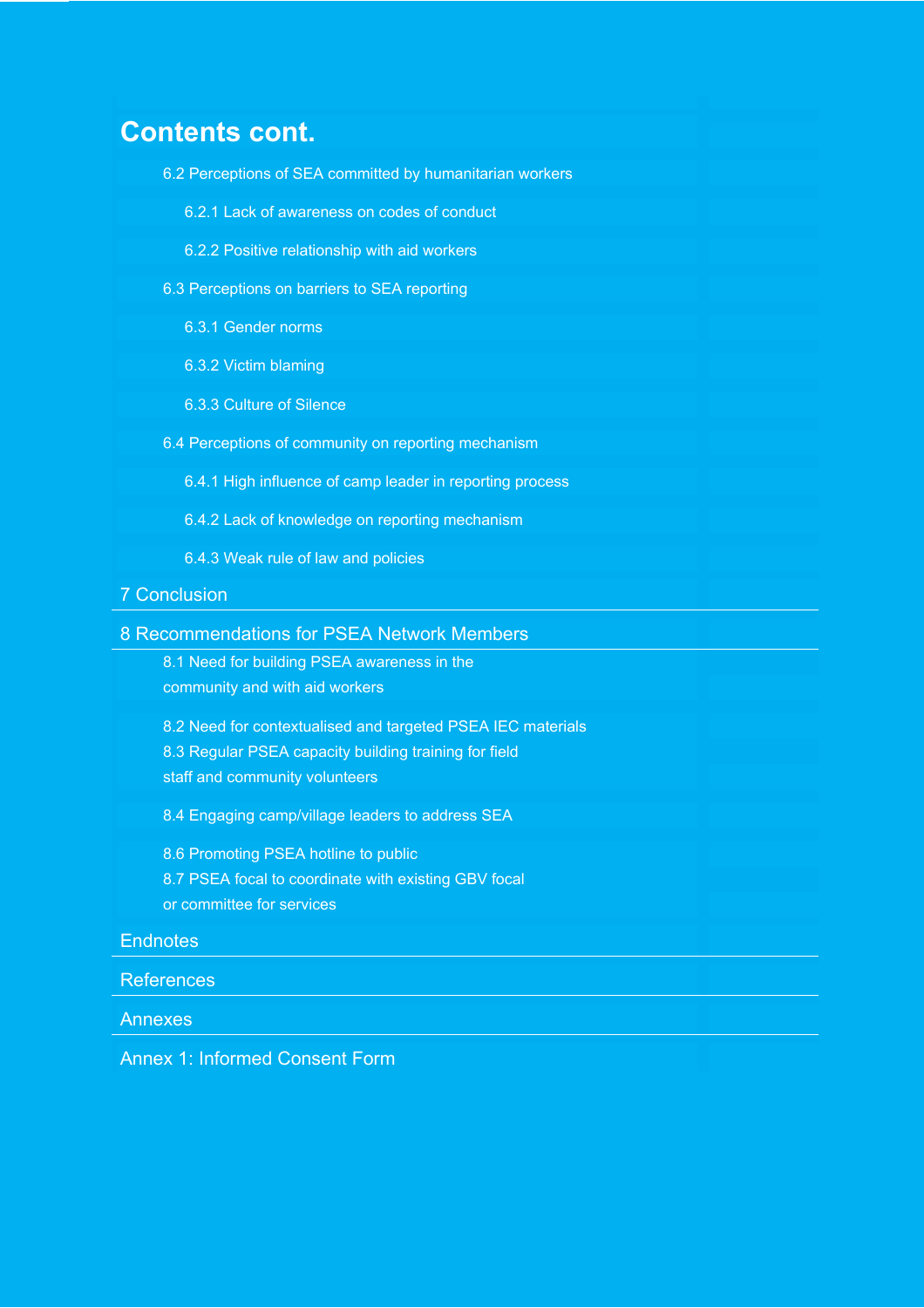# Acronyms

| <b>AAM</b>    | ActionAid Myanmar                                                  |
|---------------|--------------------------------------------------------------------|
| AAUK.         | <b>ActionAid UK</b>                                                |
| <b>CBO</b>    | Community Based Organization                                       |
| CSO           | Civil Society Organization                                         |
| EAO           | Ethnic Armed Organization                                          |
| FGD           | Focus Group Discussion                                             |
| <b>GBV</b>    | Gender Based Violence                                              |
| <b>HCT</b>    | Humanitarian Country Team                                          |
| <b>IASC</b>   | Inter Agency Standing Committee                                    |
| <b>IDP</b>    | Internally Displaced Person                                        |
| IFC.          | Information and Education Communication                            |
| <b>INGO</b>   | International Non-Governmental Organization                        |
| <b>IPV</b>    | Intimate Partner Violence                                          |
| <b>IRC</b>    | International Rescue Committee                                     |
| <b>KAP</b>    | Knowledge, Attitude and Practice                                   |
| <b>KBC</b>    | Kachin Baptist Convention                                          |
| <b>KIA</b>    | Kachin Independence Army                                           |
| KII           | Key Informant Interview                                            |
| <b>KIO</b>    | Kachin Independence Organization                                   |
| <b>KMSS</b>   | Karuna Mission Social Solidarity                                   |
| <b>MIMU</b>   | Myanmar Information Management Unit                                |
| NGO.          | Non-Governmental Organization                                      |
| <b>OCHA</b>   | United Nations Office for the Coordination of Humanitarian Affairs |
| <b>PSEA</b>   | Protection from Sexual Exploitation and Abuse                      |
| <b>RCSS</b>   | Restoration Council of Shan State                                  |
| <b>SEA</b>    | Sexual Exploitation and Abuse                                      |
| <b>SSA</b>    | Shan State Army                                                    |
| UN.           | <b>United Nations</b>                                              |
| <b>UNA</b>    | United Nations Associations                                        |
| UNFPA         | United Nations Fund for Population Activities                      |
| <b>UNICEF</b> | United Nations Children's Fund                                     |
| <b>UNSCR</b>  | United Nations Security Council Resolution                         |
| <b>UNTAC</b>  | United Nations Transitional Authority in Cambodia                  |
| <b>VAW</b>    | Violence Against Women                                             |
| WASH          | Water Sanitation and Hygiene                                       |
|               |                                                                    |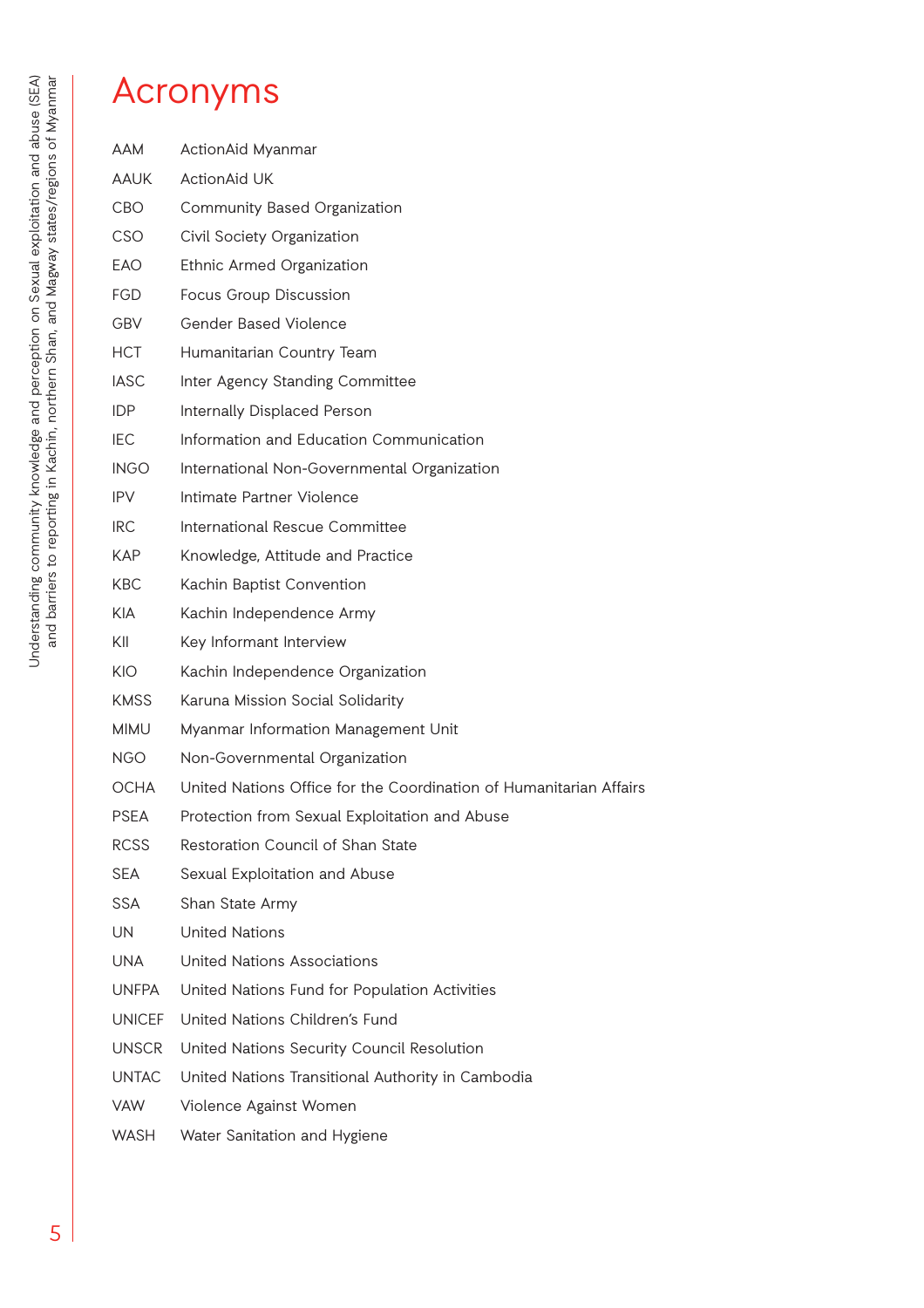# Executive Summary

Against a backdrop of entrenched patriarchal norms and practices, Myanmar faces some of the highest rates of gender-based violence (GBV) in the region. The UN states that violence against women and girls is a 'silent emergency' in Myanmar (UN Women, 2016), embedded in prolonged complex conflict dynamics, chronic poverty and vulnerability to natural hazards.

#### **As such, different forms of gender-based violence, including sexual exploitation and abuse (SEA) remain an acute and prevalent problem throughout Myanmar.**

The findings demonstrate that knowledge and understanding of SEA is low amongst the community members who participated within the research. The findings showcased participants had a more simplistic perception of what SEA entails, with a many participants considering SEA to be predominantly physical and sexual violence such as rape, and Intimate Partner Violence, rather than an understanding of the interlinkages of power and GBV. Just over half (52 percent) of surveyed participants from the community correctly identified that humanitarian aid workers exchanging money, employment, goods or services for sex is also SEA. Generally, the community perspectives towards humanitarian aid workers was positive and no cases of SEA by humanitarian aid workers were reported as part of this research. SEA by humanitarian aid worker, however, is a possibility and needs to be constantly monitored with the implementation of policies.

Lack of reporting or acknowledging SEA is a result of the inhibiting barriers of women and girls in society, with the general lack of understanding of SEA in Myanmar reinforced by harmful social norms that normalise violence and discrimination against women and even hinder them from seeking support services. It is evident through the research findings, that Myanmar's cultural patriarchal norms have tolerated and even normalised SEA by creating a culture of silence and further victimisation of SEA survivors, with widespread acceptance of GBV and the perceived subordinate status of women and girls compared to men. The research findings further highlighted survivors fear of retribution, or uncertainty of confidentiality of reporting mechanisms, due to the low visibility and awareness of existing reporting mechanisms.

The need to recognise the additional risks of SEA in conflict-affected communities was further showcased within the research findings. In instances of internal displacement in particular, violence is exacerbated by a policy of segregation, overcrowding and lack of privacy in Internally Displaced Person (IDP) camps. The additional presence of male dominance in camp management committees has also been flagged as a major concern, with participants highlighting that women and girls are vulnerable to specific dangers as a result of their needs not being met. Participants also highlighted the lack of access to support services such as reporting and health care in IDP communities – as a result women and girls are forced to rely on informal, internal community structures to resolve or report cases (such as through camp leaders, or those most influential amongst the community).

This research study has examined the level of community awareness and knowledge of different forms of SEA within Myanmar, and the existing reporting mechanisms and barriers to reporting these in areas of Kachin, northern Shan and Magway regions. Through this, it proposes seven key recommendations to the PSEA Network.

## 1 Background

## **1.1 Introduction**

Myanmar is one of the least developed countries in the world, marred with prolonged conflicts, internal displacement, poverty, violence, and political unrest. According to the 2018 Humanitarian Needs Overview report, 241,000 people in Myanmar have been displaced due the armed conflicts between ethnic Tatmadaw, and Ethnic Armed Organizations (EAOs), of which 77% are women and children (OCHA, 2019). More than a million people are in need of some form of humanitarian assistance due to civil wars, natural disasters, conflict between communities, and other factors (OCHA, 2021).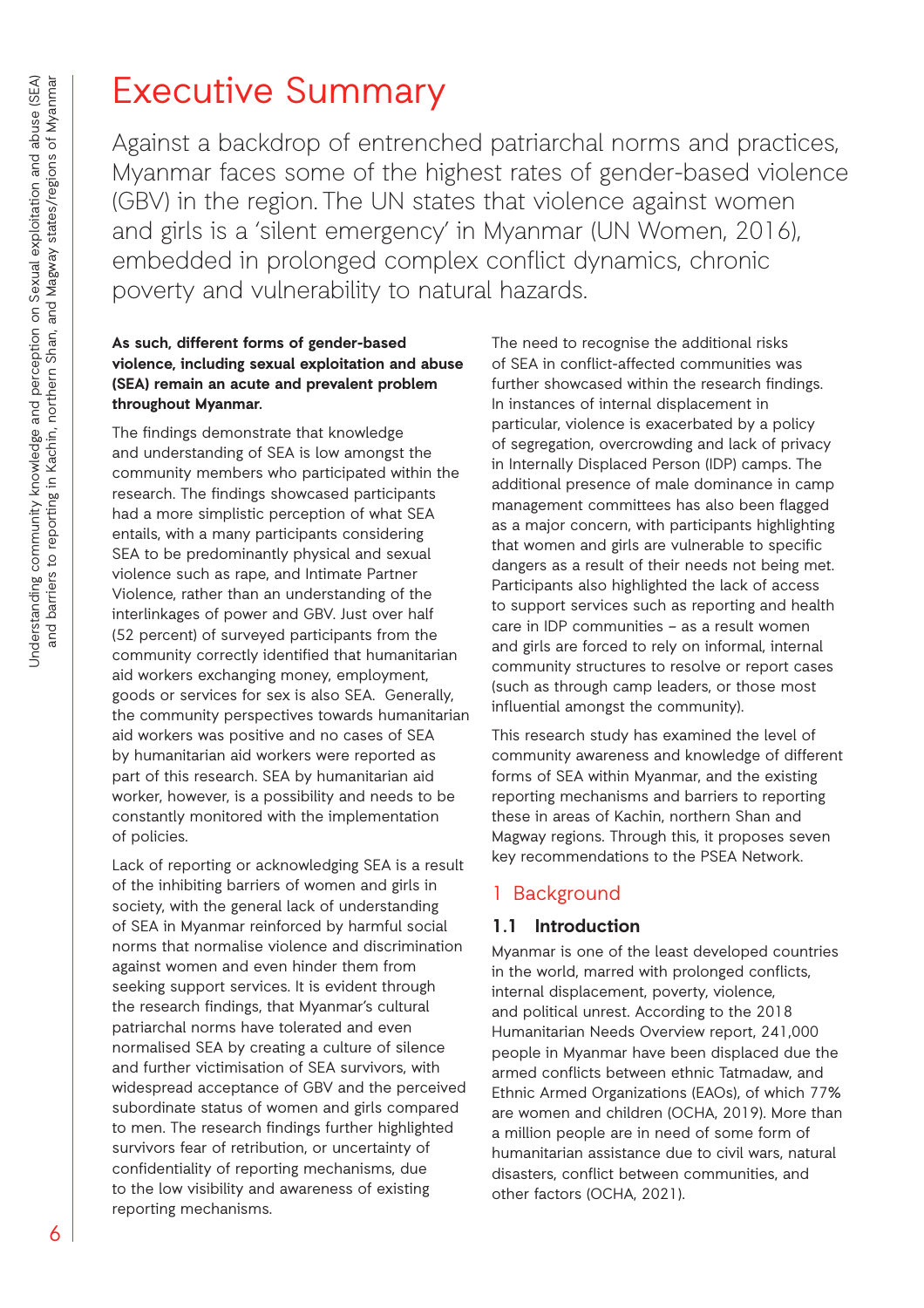In this context, emerging evidence suggests that different forms of gender-based violence (GBV), including sexual exploitation and abuse (SEA)<sup>1</sup> remain an acute problem. The Interagency Standing Committee for Prevention of Sexual Exploitation and Abuse (IASC) revealed that 50% of affected populations in Myanmar were unable to reach any support services in 2020 and 75% of them were unable to access a safe complaint system (IASC, 2021). However, the true extent of these issues is unknown, due in part to a lack of available data, high levels of underreporting and misunderstanding and misinformation about these different forms of violence. While both men and women are impacted by different forms of SEA, the majority of survivors are women and girls (PSEA Network Myanmar, 2020) and the normalisation of SEA has been linked to Myanmar's predominantly patriarchal society shaped by discriminatory gender norms. Different forms of GBV, including SEA, not only impacts on the ability of women and girls to live safely, but it also impedes their ability to exercise their full human rights, including meaningfully participating in decision-making related to recovery, transition, peace building and development efforts in the communities in which they live (UNFPA, 2017).

Some groups of women and girls may be disproportionately impacted by different forms of GBV, including those from ethnic and religious minorities, and 'stateless women'<sup>2</sup> (OCHA, 2018). Evidence also highlights that women and girls living in states and regions affected by conflict and natural hazards which largely depend on humanitarian assistance may be more vulnerable to different forms of GBV including SEA (Davies & True, 2017; Haar, et al., 2019). For example, in Kachin, northern Shan, and Rakhine states, large numbers of displaced women and girls are living in camps and temporary housing $^3$  with limited WASH facilities and limited access to income. These women and girls have experienced high levels of harassment, and have been vulnerable to trafficking, and recruitment into sex work (Klein, 2012; Qiu, Zhang, & Liu, 2019). In cyclone-affected Magway, where there has been a significant influx of humanitarian assistance since 2015 providing humanitarian assistance activities such as WASH, health, food and shelter. As of 2021, 31 INGOs are currently supporting the region, mainly focused on the development and humanitarian emergencies in Magway. The scale of support is one of the highest for non-conflicted regions and is comparable to conflict affected regions such as Rakhine, Kachin and Shan states (MIMU, 2017).

The government of the Republic of the Union of Myanmar has acknowledged GBV as an important

issue affecting the country and have committed to eliminate all forms of violence against women and girls in the National Strategic Plan for the Advancement of Women (NSPAW) 2013-2022. However, there has been limited progress on the successful implementation of this plan, due to a lack of institutional capacity, regulatory mechanism, limited development of policies and laws to support the implementation (PSEA Network Myanmar, 2020).

As evidence suggests that different forms of GBV and SEA are widespread in Myanmar, this research study aimed to explore the community perception and understanding on SEA and the dynamics around aid and power. This research is intended to contribute key evidence gaps by specifically interrogating the issue of SEA in the crisis affected areas of Kachin, northern Shan, and Magway regions, where there are high levels of humanitarian assistance. Moreover, the research explores the community perception on SEA committed by the humanitarian aid workers as there have been cases of local women and girls being exploited and abused by them in developing countries due to their high influence and status in the community. Oxfam, UNICEF, and the Red Cross have recently reported SEA within their organisations and with communities in various countries (BBC News, 2021).

This study's research objectives were to examine:

- Levels of community **awareness and knowledge** of SEA
- Community perception on **SEA committed by humanitarian aid workers**
- Existing **reporting mechanisms and barriers to reporting** SEA

This study was carried out in collaboration with the UNICEF and Protection from Sexual Exploitation and Abuse (PSEA) Network. PSEA Network was established in Myanmar in 2018 and the network delivers operational functions, organises regular meetings and helps organisations in establishing and implementing PSEA policies. ActionAid Myanmar is an active member of the PSEA network in Myanmar since its establishment.

Please note that this study did not directly investigate the prevalence/incidence/disclosure of SEA in any of the research sites and was informed by ActionAid's SEA policy and procedure and ActionAid's research guidelines on ethics and safety. It is intended that the recommendations from this study will help inform and strengthen strategies on the prevention and reporting of SEA in communities affected by crisis in Myanmar.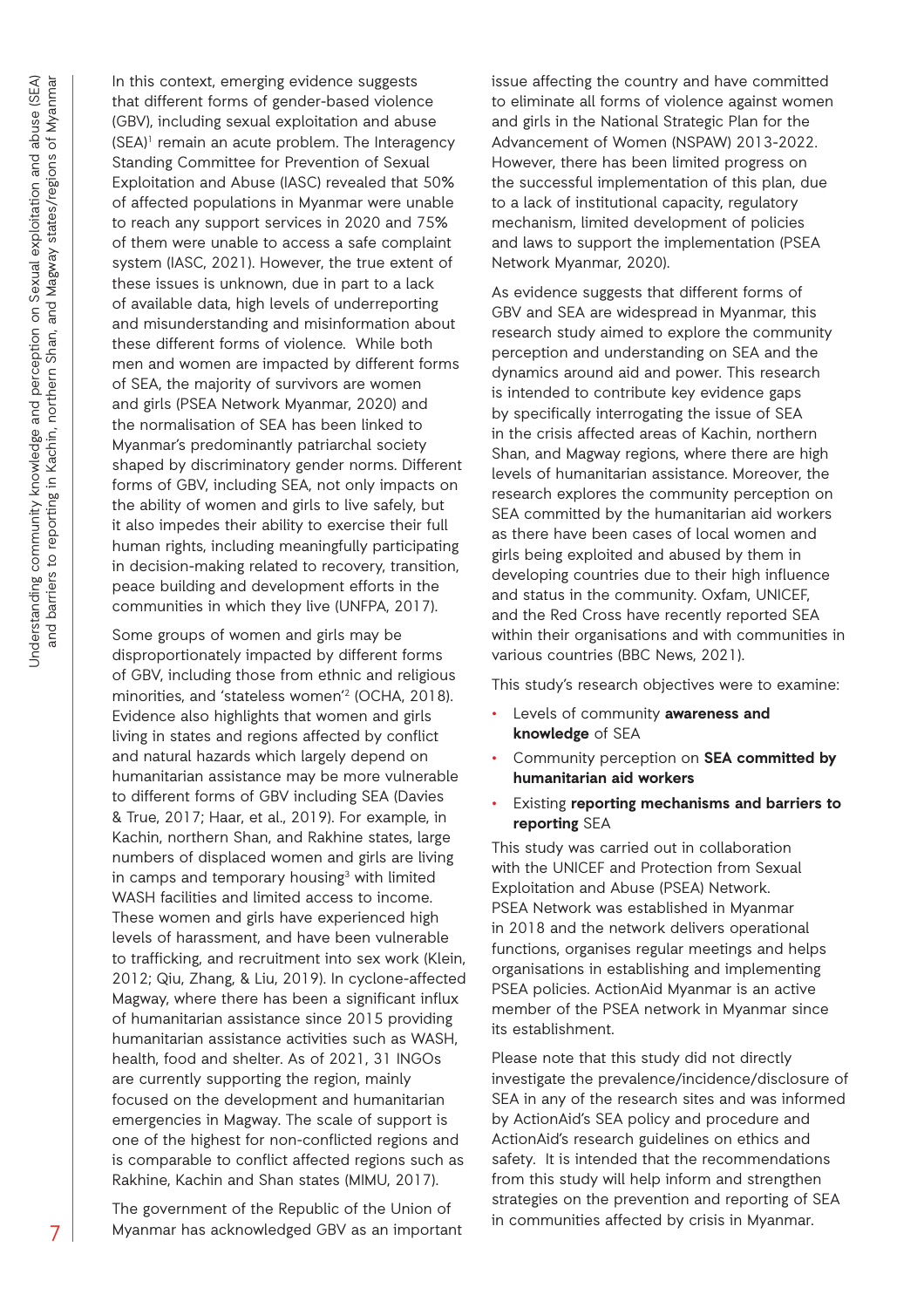## 2 Research Methodology

This research study employed a mixed method and was implemented between May 2020 and March 2021. Research was undertaken in three states/regions of Myanmar: Kachin, northern Shan, and Magway. Magway was included as a research site as it has been identified as the region with the highest density of humanitarian organisations outside of conflicted areas and provides a unique perspective for comparative study highlighting difference in community awareness, knowledge, and perception on SEA in non-conflict areas compared to those who are living in the IDP camps of Kachin and northern Shan states. The research team undertook field research over a period of five months (August– December 2020) in these three states/regions. The geographical locations were selected to ensure a comparison of political landscape, social structure, gender norms, geography, and conflict dynamics and humanitarian work.

Since the focus of the study was to explore the community perception on SEA and the current reporting mechanism, mix-method<sup>4</sup> and feminist intersectionality approach were used to answer the research questions. During the first stage, a quantitative survey questionnaire was developed by adapting the humanitarian staff PSEA KAP survey which was conducted by PSEA network Myanmar in 2020 (PSEA Network Myanmar, 2020). The questionnaire was translated to Myanmar language and verified by the research team, UNICEF and UNFPA PSEA focal. In August 2020, the questionnaire was shared via Facebook to the community by using U-report tool – an online social media platform developed by UNICEF (U report Myanmar, 2021). The qualitative data collection was conducted from September to December 2020 in IDP camps of Kachin and northern Shan, and villages in Magway region where ActionAid Myanmar projects are currently active.<sup>5</sup> During the second stage, the research team developed various sets of qualitative questionnaires focusing on three broad categories: current community knowledge of SEA and their perception, perception on existing reporting mechanisms, and barriers and factors influencing reporting SEA cases in their community. These questionnaires were translated, verified and pilot tested by the team before conducting focus group discussions (FGD) and key informant interviews (KII) with volunteers, aid workers and staff who have been working in IDP camps, IDPs from Kachin state and northern Shan state and community members from Magway region. A total of 60 FGDs and 70 KIIs were conducted.

The primary research was supplemented by literature review. Children including girls and boys, and youth were included in this research as they were consistently identified as potential SEA survivors during literature review. Participant selection was done by the research team with support from the child protection teams of the CSO partners.

With intersectionality at the core of the research approach, the research team identified four participant groups (men, women, girls, and boys) and one community aid worker group as primary participants for interviews. In each category, the research team included interviewees from the two main religions in the areas: Christianity and Buddhism. Most participants in Kachin and northern Shan are Christian while a few from northern Shan and Magway are Buddhists. Moreover, the researchers were asked to select girls with different backgrounds like single, married, or widows for interviews. During participants' selection, different ethnicities were considered as well (Bamar, Shan, and Lisu (Kachin). Operational definitions of these five groups were established by research team as below:

- Community workers volunteers or staff who have been working in IDP/community or have had close, regular contact with community for more than a year.
- Men adult men who are older than 24 years at the time of data collection.
- Women adult women who are older than 24 years at the time of data collection.
- Boys boy youths between 15 to 24 years of age.<sup>6</sup>
- Girls Girl youths between 15 to 24 years of age.<sup>7</sup>

AA Myanmar got prior consent from the parents/ guardians of all participants between 15 to 18 years of age.

|                          | KII | <b>FGD</b> |
|--------------------------|-----|------------|
| Male                     | 14  | 14         |
| Female                   | 14  | 14         |
| Boy                      | 14  | 14         |
| Girl                     | 14  | 14         |
| <b>Community workers</b> | 14  | 4          |
| <b>Total</b>             | 70  | 60         |

Fig (1): Sampling frame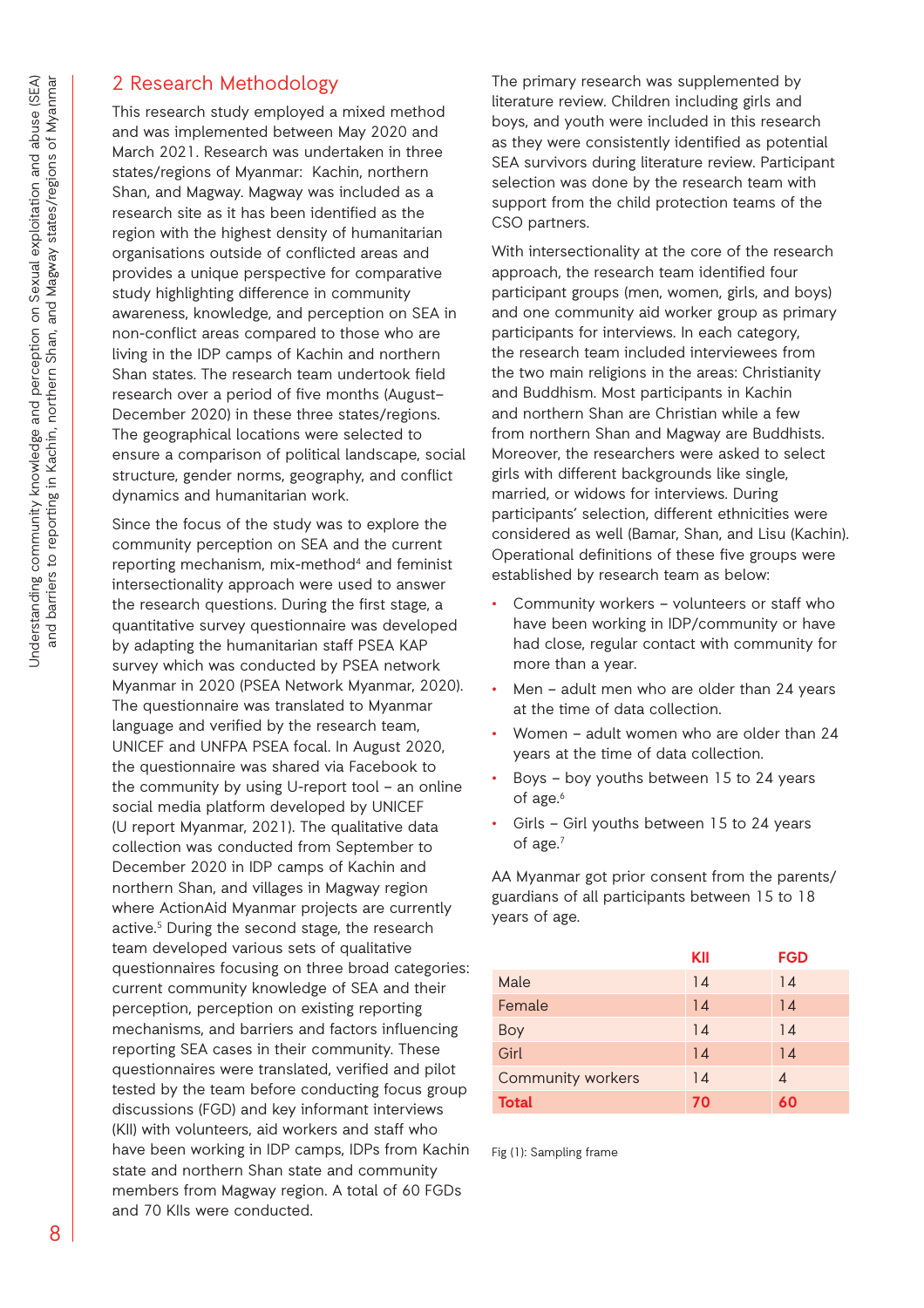

Comic Book: With the support from PSEA network, ActionAid Myanmar has developed a Comic Book to raise awareness on SEA.

## **2.1 Research team composition**

Research team consisted of a Research Lead, Research Officer, Conflict Sensitivity and Social Accountability Advisor and a team of locally recruited enumerators<sup>8</sup> from Kachin, northern Shan, and Magway regions. Since the research subject is very sensitive, the Research Lead recruited a gender-balanced number of enumerators for each group and all the participants were interviewed by enumerators of the same gender so that they could openly discuss the topic without hesitation. Prior to data collection, all enumerators attended multiple trainings on basic qualitative research methodology, data collection methods and management, conflict sensitivity and safeguarding. Furthermore, the Conflict Sensitivity and Social Accountability Advisor provided technical support in developing a research framework, qualitative questionnaires, and analysis.

## 3 Literature review

Since SEA is still a very new topic of interest in Myanmar, there is not much literature or reports to help understand the current context. Thus, the research team decided to include sexual violence and gender-based violence under this section as it is also related to deeply-rooted cultural norms

and power imbalances. Furthermore, the reported cases of GBV and SEA were handled similarly by the community member of IDP camps and villages.

## **3.1 Conflict-related sexual violence**

Kachin state is situated at the northernmost part of Myanmar and is a home to 1.7 million people of different indigenous ethnic groups – mainly Kachin, Bamar, Shan and smaller ethnic groups (Department of Population, 2021). The majority of people living in Kachin state are Christians. Kachin has abundance of natural resources and is renowned for its jade and mining industries (Hughes, et al., 2000). It is geographically connected with China to the East and India to the West. Kachin Independence Organization (KIO) is the largest Ethnic Armed Organization in the state and has been fighting with the Tatmadaw for over 60 years to demand self-determination. After a decade-long ceasefire between KIO and Myanmar military, an internal civil war broke out in 2011 resulting in bloodshed and more IDPs. Shan state is the largest state in Myanmar and residents are from many ethnic minorities including Shan, Wa, Pa-O, Lisu and Ta'ang. According to the department of population, approximately 4.7 million of people are living in the Shan state with Buddhism as the dominant religion (Department of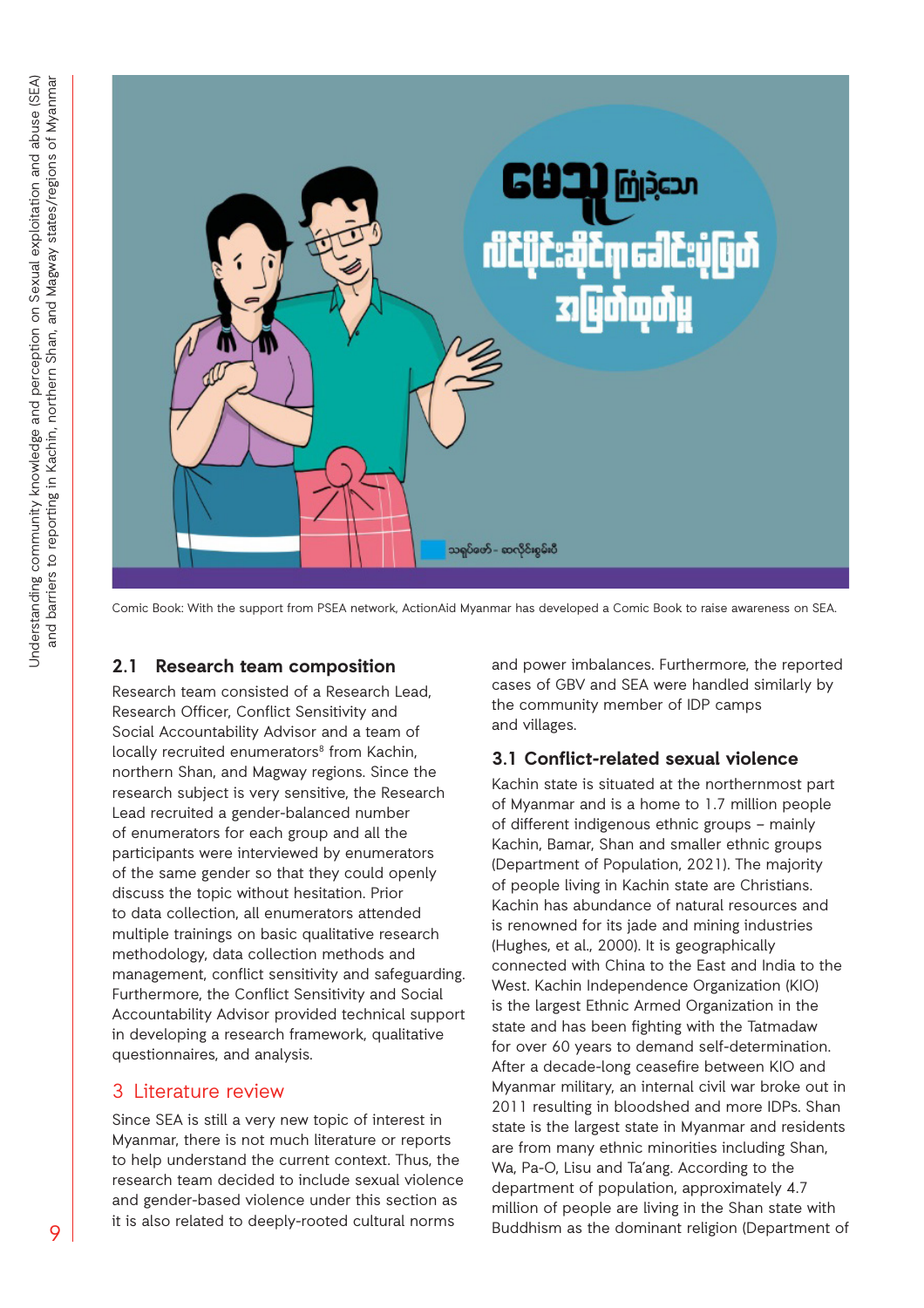Population, 2021). Shan state shares borders with China, Thailand, and Laos and is known for opium production (UNODC, 2020). Multiple EAOs are based in northern Shan state including Restoration Council of Shan State/Shan State Army (RCSS/ SSA), Shan State Army North, Shan State Army South, and Ta'ang National Liberation Army. KIA also has some control over northern Shan state. Both Kachin state and northern Shan state experience sporadic conflicts between the EAOs due to competing interests such as control over territory and illegal businesses (HARP, 2018). As a result, thousands of civilians were forced to flee from their homes, and many had been displaced and are unable to return (Lut, 2013). According to Humanitarian Needs Overview 2021 report, a total of 168 IDP sites have been set up in Kachin and northern Shan states with more than a hundred thousand people still receiving humanitarian assistance (OCHA, 2021).

During the conflicts, widespread human right violations were recorded from both EAOs and *Tatmadaw*, including sexual violence against women and girls (Hedström & Olivius, 2021; HARP, 2018). Reports specifically mention rape being deliberately used as a weapon by the Myanmar military during multiple military operations (Pistor, 2017; Ryan, 2020). A review on sex trafficking and sexual exploitation in armed conflicts settings identified that internally displaced women, especially women and girls from minority ethnic groups, were more likely to experience sexual assault than that internally displaced men (McAlpine, Hossain, & Zimmerman, 2016). Research conducted in Kachin state also revealed that levels of sexual violence against children, especially girls, was higher in IDP camps compared to children living in other settings (Fry & McChesney, 2019).

Furthermore, several studies have indicated that overcrowding and lack of privacy in IDP camps exposed women and girls to sexual violence, exploitation, and gender-based violence (GBV) (HARP, 2018; Pistor, 2017). A risk analysis study conducted by PSEA Myanmar network claimed that beneficiaries of humanitarian assistance such as food, water and sanitation and health are at an increased risk of exploitation by humanitarian aid workers due to their high dependency on this assistance (PSEA Network Myanmar, 2020).

### **3.2 Sexual violence reporting in IDP camps**

Myanmar Demographic Health Survey (2015- 16) mentions that the number of genderbased violence cases where SEA is a subset is consistently under-reported across Myanmar. The study highlighted that 37% of women who had experienced violence had not reported nor sought help from anyone including immediate family members (Ministry of Health and Sports - MoHS/ Myanmar and ICF, 2017). The situation in IDP camps can be further aggravated by the multiple and intersecting layers of vulnerabilities.

Usually, the survivors were unable to report the sexual violence they experienced. A study analysing sexual and gender-based violence in conflict states claimed that people who experienced violence were not able to report due to shame, an insecure environment and fear of stigmatisation (Davies, True, & Tanyag, 2016). Fear of stigmatisation and social marginalisation of the survivor by their community has been identified as a major barrier in reporting.

The role of IDP camp staff and leaders is an important factor in deciding whether survivors report the case or not. IDPs and community members feared if they report SEA cases, they will be stripped of the support being provided by aid organisations due to changes in the attitudes of staff (Semler, 2019). Lack of awareness of how to report SEA and GBV, poor or non-existent women's representation in camp committees, weak access to services, lack of support towards SEA survivors, and lack of trust in the reporting mechanism hinders the people living in IDP camps to report SEA cases (UNFPA Myanmar, 2014; Justice Base, 2016).

A qualitative study in Kachin state conducted by Oxfam found that the barriers and preferences relating to perceptions and experiences of misconduct reporting depend under three main types of factor: personal, inter-personal and structural factors (Semler, 2019). The study revealed that being dependent on the humanitarian assistance made the community felt powerless and humiliated. While the rights-holders were grateful towards humanitarian aid workers, they felt vulnerable towards sexual exploitation.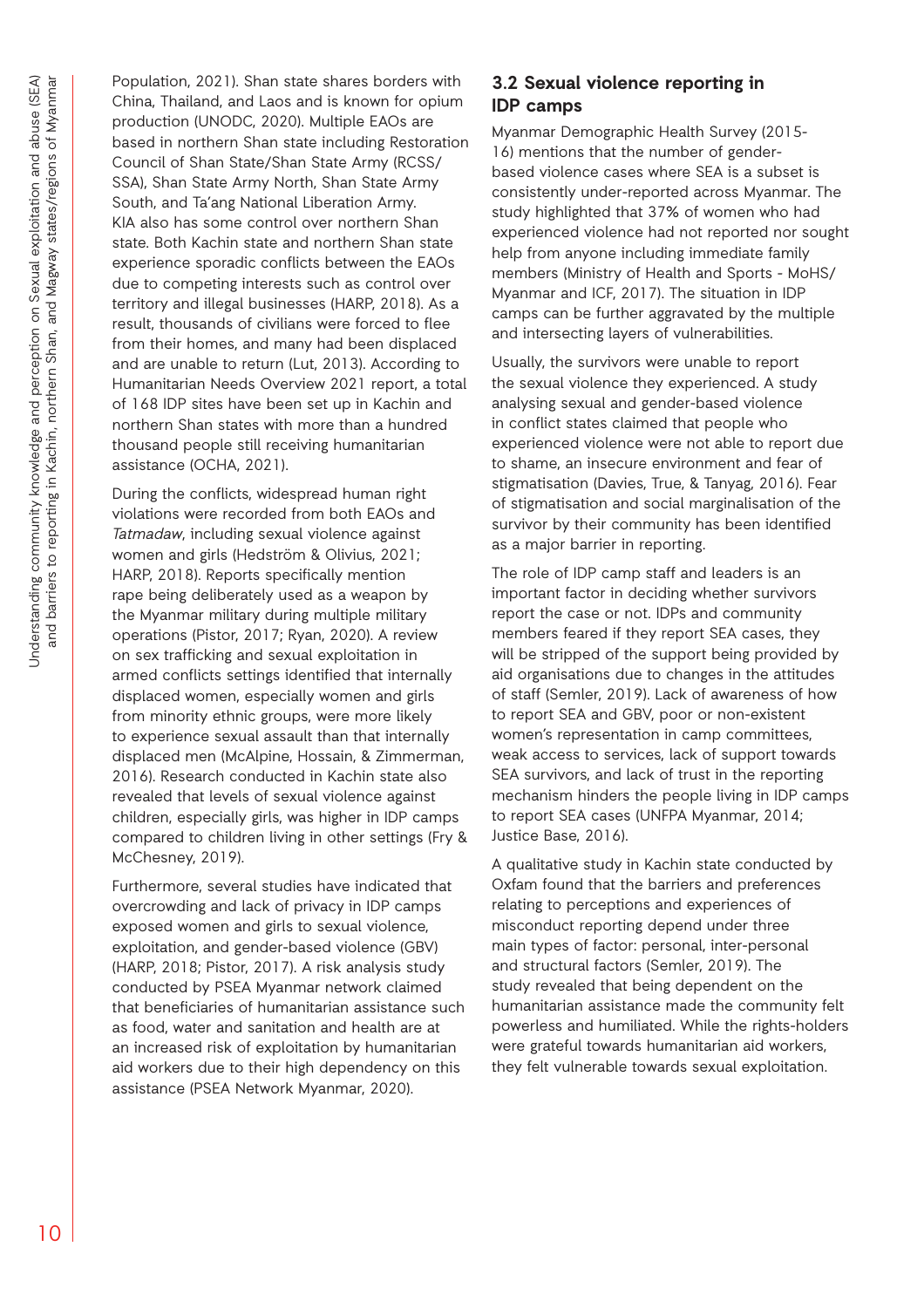

PSEA IEC Pamphlet: ActionAid Myanmar collaborated with CSO partners to produce a pamphlet on PSEA specifically targeting community members.

## **3.3 Sexual violence and cultural norms**

Discussion of topics related to sexual violence including sexual exploitation is still very sensitive in Myanmar. Sexual exploitation and abuse stems from various socio-cultural factors, including gender norms, the status and position of women in society, and the prevalence of male power. A community's attitutes towards sexual exploitation and abuse significantly depends on their attitudes and beliefs about sex and gender. Freccero et al. (2011) underscores three major aspects of sociocultural influence on SEA which are: perceived male entitlement to sex; the perception of females as a symbol of honour or purity; and sex as a taboo. When these factors are coupled with low level of awareness, normalisation of sexual exploitation and abuse takes root.

In a country of 53 million people, the reported cases of sexual violence are the tip of the iceberg as a significant number of rape cases go unreported. Myanmar Demographic Health Survey (2015–2016) estimated that one in five women experienced some form of IPV in their lifetimes – of this 15% reported physical violence, 3% sexual violence, and 14% emotional violence ( MoHS Myanmar and ICF, 2017). The Ministry of Home Affairs data estimates a 28% rise (from 1,100 in 2016 to 1,405 in 2017) in unreported rape cases

(UNDP, 2019). Survivors, especially women and girls, are often reluctant to talk openly about GBV and intimate partner violence (IPV) due to family pressure, the fear of being treated unfairly as women and lack of trust in the efficiency of the justice system, based on women and girls' lived experiences (Smith, 2006).

Though in some IDP camps and villages, reporting mechanism have been set up by organisations but survivors of SEA and violence preferred traditional dispute resolution systems for SEA cases due to the lengthy process and uncertain outcome. These traditional dispute resolution mechanisms often victimise survivors, although this is less true for SEA cases (Justice Base, 2016). Moreover, marital rape and violence is not considered as a crime under Myanmar Penal Code section 375 (The Penal Code -Amended, 2016). As such, nonconsensual sexual activity by a person's spouse is not punishable by law.

## **3.4 Covid-19 and gender-based violence**

In IDP settlements, access to basic health care services, water and hygiene facilities are already difficult for vulnerable women and girls due to social norms, limited resources, and safety concerns. The Covid-19 pandemic has further aggravated the living condition of women. The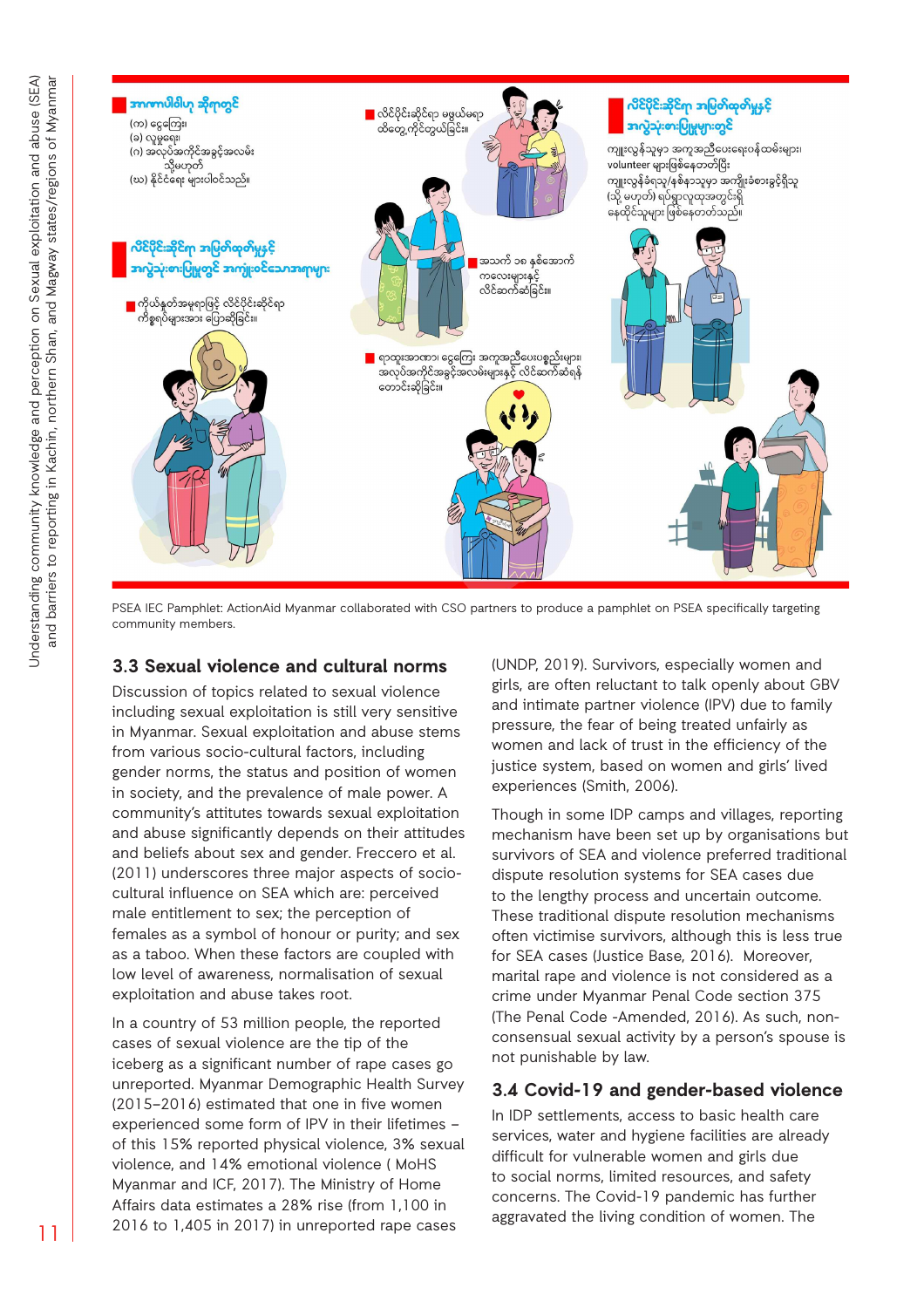first case of Covid-19 in Myanmar was reported on 23 March 2020. To contain the virus, the government issued strict restrictions and isolation measures to the people living in the IDP camps and humanitarian aid workers (Hkawng & Fishbein, 2020) thereby limiting the support of humanitarian agencies (Thompson, 2020). Since humanitarian aid workers were not allowed to come inside IDP camps due to Covid-19 restrictions, the mechanisms which monitor sexual violence became less effective, increasing the risk of sexual exploitation and abuse within the camp (OCHA, 2021). Moreover, crowded living spaces and curfews increased the risk of gender-based violence, including IPV which is still predominant in emergency settings (Hall G. , 2020). A report on the Covid-19 epidemic in Myanmar and its impact on civic and political space found that genderbased violence increased 7.5-fold during the Covid-19 outbreak (Thompson, 2020).

## 4 Ethical and safety considerations, data security and management

 During the design stage of this research, the research team held meetings with the UNICEF, PSEA network focal and UNFPA members. Research locations were selected with support from the UNICEF Child Protection Focal and respective local CSO partners to ensure their participation and collaboration in the research. The research team then informed local authorities and camp leaders and waited for their approval to conduct research in those areas. Due to the sensitivity of the research subject matter, the research team decided to conduct face-toface interviews despite the Covid-19 epidemic. To mitigate the risk of transmitting Covid-19 among enumerators and interviewees, the team adapted the initial plan to collect data in remote IDP camps which require two to three days of travelling and instead opted for locations which could be reached in a day. The planned travel was also disrupted by tension as a result of the Myanmar general elections which occurred during the same period. This was agreed and coordinated with UNICEF, the local CSO partner and the IDP camp leaders.

Prior to data collection, the research team closely coordinated with the UNICEF Child Protection Focal and CSO partners to explore the current existing referral mechanism for SEA and GBV. Instructions on how to report cases of SEA and GBV were given to the enumerators to share with the interviewees. During data collection, all interviewed participants, including boys and girls under 18 years of age, were provided with clear information about the purpose of the

research, the data collection process and audio recordings. Verbal and written informed consent were obtained prior to data collection. Guardian/ parental permissions were sought and granted to participants under 18 years of age. All the interviewed participants were given the PSEA hotline phone number and child protection focal phone number to report any cases of SEA and GBV at the end of data collection. A copy of the signed informed consent form was also shared with the participants which included the contact number of the research focal so they could reach the team at all times. $^{\circ}$ 

All the FGDs and KIIs were audio recorded and transcribed verbatim by enumerators at the interview sites, before being deleted. Memos were collected and daily feedback sessions were held between research project focal and enumerators to discuss the process including any issues and emerging key findings during the data collection period. All the verbatim transcripts were anonymised to preserve confidentiality. Signed informed consent forms and transcripts were safely stored in ActionAid Myanmar office with only the research team given access to the collected data which will be destroyed after three years. Scanned copies of the transcripts were stored in the cloud database and will be deleted after one year.

The research team recruited local enumerators to mitigate the risk of importing Covid-19 from other states and regions. There was no known Covid-19 transmission in research destinations during the data collection period, and the research team followed Covid-19 guidelines prescribed by Ministry of Health and Sports to ensure the safety of enumerators and participants. During the field work, enumerators and participants were provided with face shields, masks, and hand gel.

#### **4.1 Data analysis**

In the data analysis, the project team used a thematic analysis approach along with an intersectional feminist lens. To familiarise themselves with the transcripts and identify the major themes and sub-themes for this research, the team delivered a two-day participatory analysis workshop with the local enumerators and team. This was followed by coding of transcripts with the qualitative research analysis software Dedoose.<sup>10</sup> Subsequently, the coded data were compared and triangulated between each respondent to identify similarities and links between themes and sub-themes.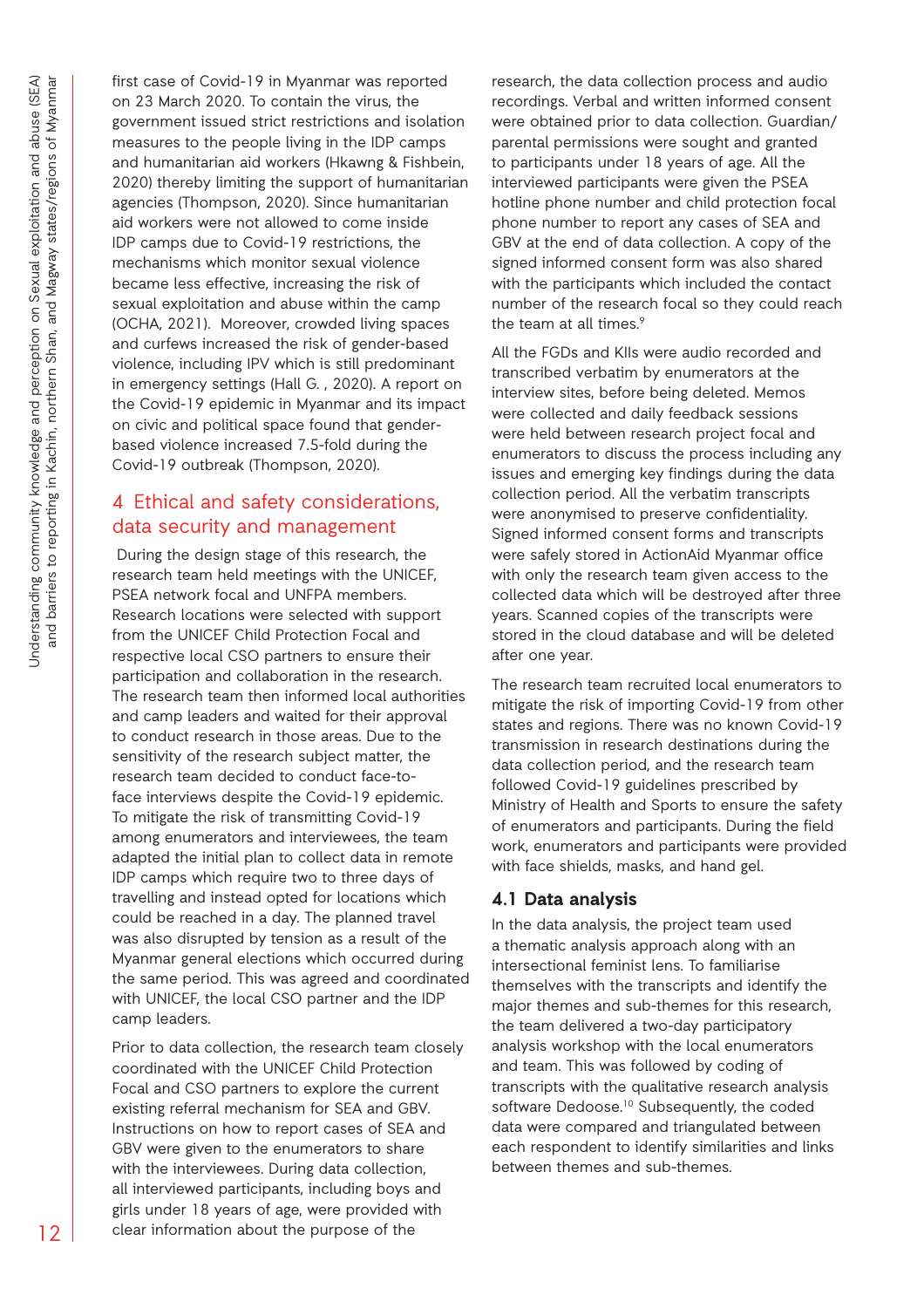## 5 Limitation

The research data was collected in November and December 2020 during the second wave of Covid-19 infections when strict Covid-19 measures were imposed nationwide. Due to these restrictions, all the trainings to enumerators were moved online. While there can be a question on the efficacy of online trainings and subsequent research process, this was necessary to ensure the safety and security of team members and participants.

The data collection process occurred during the electoral cycle of 2020 general elections in Myanmar and during restrictions related to Covid-19. The electoral cycle was marked with rising political tension between different armed groups. Initially, interviews were planned to be conducted in remote IDP camps of Kachin and northern Shan, however, as the situation deteriorated and Covid-19 restrictions made travel more difficult, the research team in consultation with UNICEF and CSO partners decided to conduct field work in the IDP camps within a day's reach from the Myitkyina (Kachin state) and Lashio (northern Shan state) to ensure the team members safety.

Since the quantitative data is collected through online polling using social media, it became difficult to control and balance the number of participants from different states and regions. As such, there were more responses from Shan state than other regions. During the KIIs and FGDs, the research team did not have access inside camps due to the Covid-19 related restrictions. Because of these restrictions, the research team worked with the camp management team to help get the necessary approvals and identify participants for the study.

This report aims to explore the perspective of communities regarding the SEA and the reporting mechanism and its barrier. Due to the lack of knowledge on the subject matter, GBV and SEA topics were used interchangeably during the research data collection. Most of the participants confused SEA with GBV and the research team had to clarify frequently to the participants.

In addition, while the sample size in this research was comparatively large, it was not large enough to be seen as representative. As such the opinions and experience captured in the report should not be read as experiences of all members of IDP camps, communities, and community aid workers. This report does not claim to provide a comprehensive analysis of SEA in Kachin, northern Shan, and Magway states/regions, rather,

it provides a snapshot of the recurring themes from the perceptions, opinions and experiences highlighted during the interactions.

# 6 Findings

## **6.1 Current community understanding and awareness on SEA**

## *6.1.1 Misunderstanding with other forms of sexual violence*

Despite the high level of literacy rate (89.1%) (Department of Population Myanmar, 2020), the low level of awareness on sexual exploitation and abuse in Myanmar has moulded a narrow view of sexual exploitation and abuse i.e., that only physical sexual violence is SEA. The quantitative U-report survey showed only half (52%) of surveyed participants from the community could correctly identify the humanitarian aid workers exchanging of money, employment, goods, or services for sex as SEA.

One third (33%) of participants considered SEA as humanitarian aid workers for not reporting to the organization if they were suspicious of SEA. Only 6% of participants understood humanitarian workers engaging sex with children under 18, 5% with sex workers and 4% with community beneficiaries as SEA. Alarmingly, nearly 95% of surveyed participants think it is normal for humanitarian aid workers to engage in sexual relationship with sex workers, children (under 18 years of age), and community beneficiaries. When we investigated the perspectives of men and women separately, 58% of male participants perceived SEA as aid workers exchanging money, employment, goods, or services for sex while only 42% of female perceived that was the case. When we examined the responses of different age groups, participants who are older than 30 years had more understanding of the different aspects of SEA. 73% of respondents above 35 and 63% of 30–34-year participants mentioned exchanging sex for money, aids, and services meanwhile only 52% and 48% of respondents in the 14-19 and 20-24 age groups mentioned this. These findings are further triangulated with the qualitative findings.

## **6.1.1.1 Rape**

In Myanmar, rape is being weaponised by security forces. According to the Human Rights Council report of 2019, the Independent International Fact-Finding Mission on Myanmar verified widespread use of rape during the military operations by security forces (Human Rights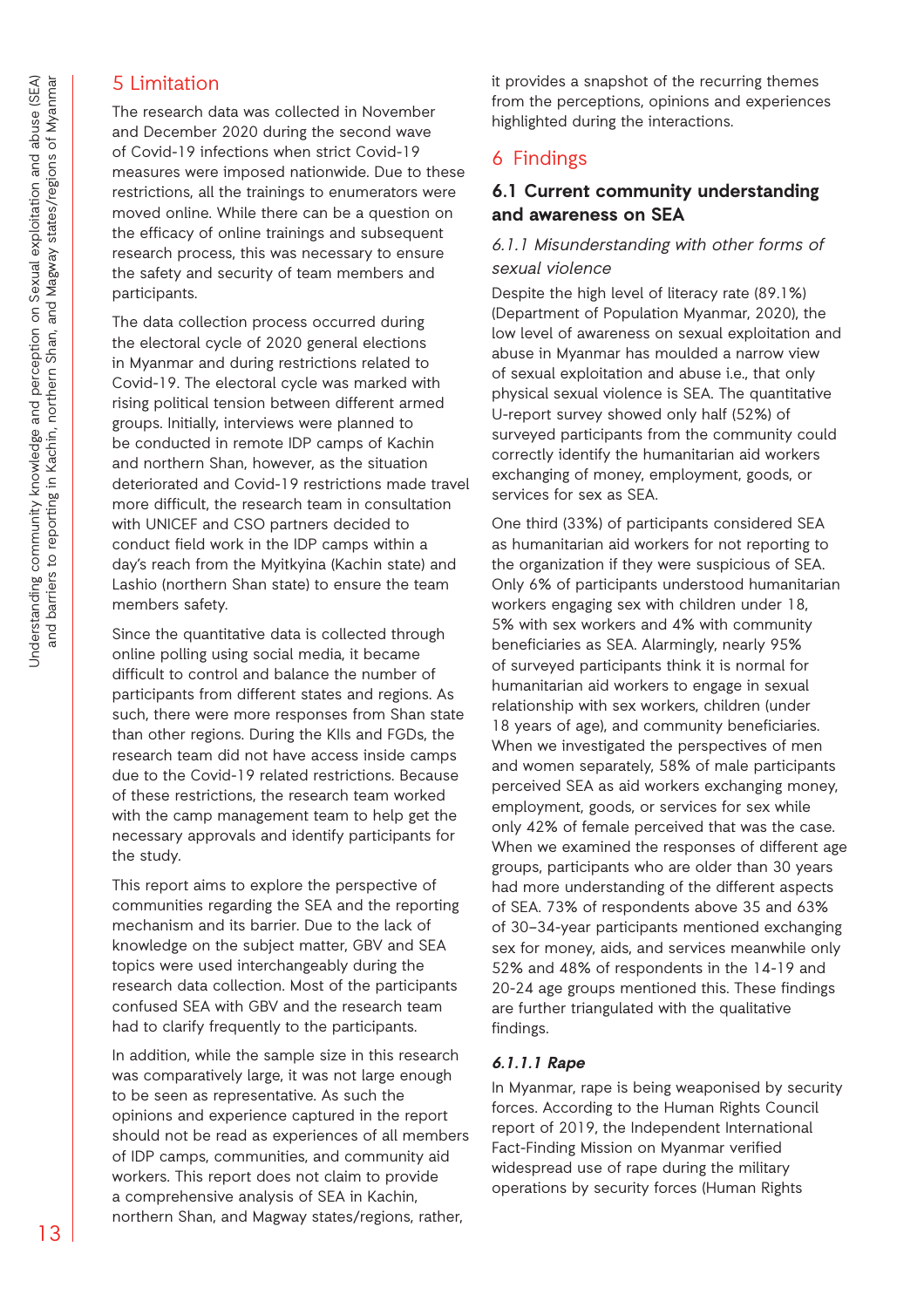Council, 2019). Since rape is a frequent form of sexual violence in Myanmar, most of the interviewed participants perceived only rape as SEA.

# "In our village, we know only about physical abuse like rape as sexual exploitation and abuse." **Community worker**

Apart from rape, many community members including youth in Myanmar do not recognize other forms of sexual violence as SEA. For example, a young boy from Magway expressed that touching someone's hand without permission, abusive facial expressions and verbal abuse are normal.

## "Except rapes and physical exploitations, the rest are normal." **Boy**

This understanding has been a result of a lack of awareness of sexual exploitation and abuse in Myanmar. Most research participants expressed social norms that reinforce the normalisation of sexual violence against women and even hinder them from seeking support services. As such, the traditional gender arrangements, beliefs, and behaviours reinforce women's sexual subordination to men (Connell, 1987; Ingraham, 1994; Martin, 2009). What is witnessed here is a cultural violence which tolerates, justifies, or even legitimises direct and structural sexual violence.

#### **6.1.1.2 Intimate Partner Violence**

In Myanmar, sexual violence, particularly by intimate partners, largely goes underreported and unpunished (UNFPA, 2017). Myanmar's proposed Prevention of Violence Against Women Law does not acknowledge marital and intimate partner rape – survivors of marital rape are not protected by law. Despite the cultural and legal definition of marital rape, however, this study found that most of the interviewed community members considered marital rape as a form of SEA. For instance, young boy from Magway mentioned,

# "As for me, I think (SEA) is the rape to one's wife with no consent."

**Boy**

Most of the interviewed participants acknowledged that sexual exploitation and abuse are common in most families across research

sites and that it rarely gets reported. But when the research team further investigated, it was found that they were referring to intimate partner violence. Young boy and girl respondent from Magway and northern Shan stated that,

## "I think (SEA) is the beating of a married man to his wife." **Boy**

"I have a couple living beside my home and every day the husband beats his wife. I think it is SEA" **Girl**

#### *6.1.2 Human trafficking*

In Kachin and Shan states, the ongoing conflicts and destruction of livelihood have forced people to seek new opportunities for jobs and a safe haven. People affected by conflicts in Kachin and Shan often cross the nearby border to China in the search for better opportunities and jobs. This trend has increased the risks of human trafficking and many interviewed participants from Kachin and northern Shan highlighted this issue while asked about sexual exploitation and abuse.

"Firstly, it happens in youth. A child who works in China was almost sold by a fake lover. Her parents knew it on time and saved her." **Girl**

This view is also shared by a few of the interviewed community workers that they perceived SEA as one form of human trafficking. A community worker from northern Shan explained,

"What I understand is a woman being told that she will get job and earn money, and she was taken to a workplace. But later, she did not receive any salary for her work. Instead, she experienced physical abuses."

#### **Community worker**

However, we did not observe participants from Magway mentioning human trafficking when asked about their understanding of sexual exploitation and abuse.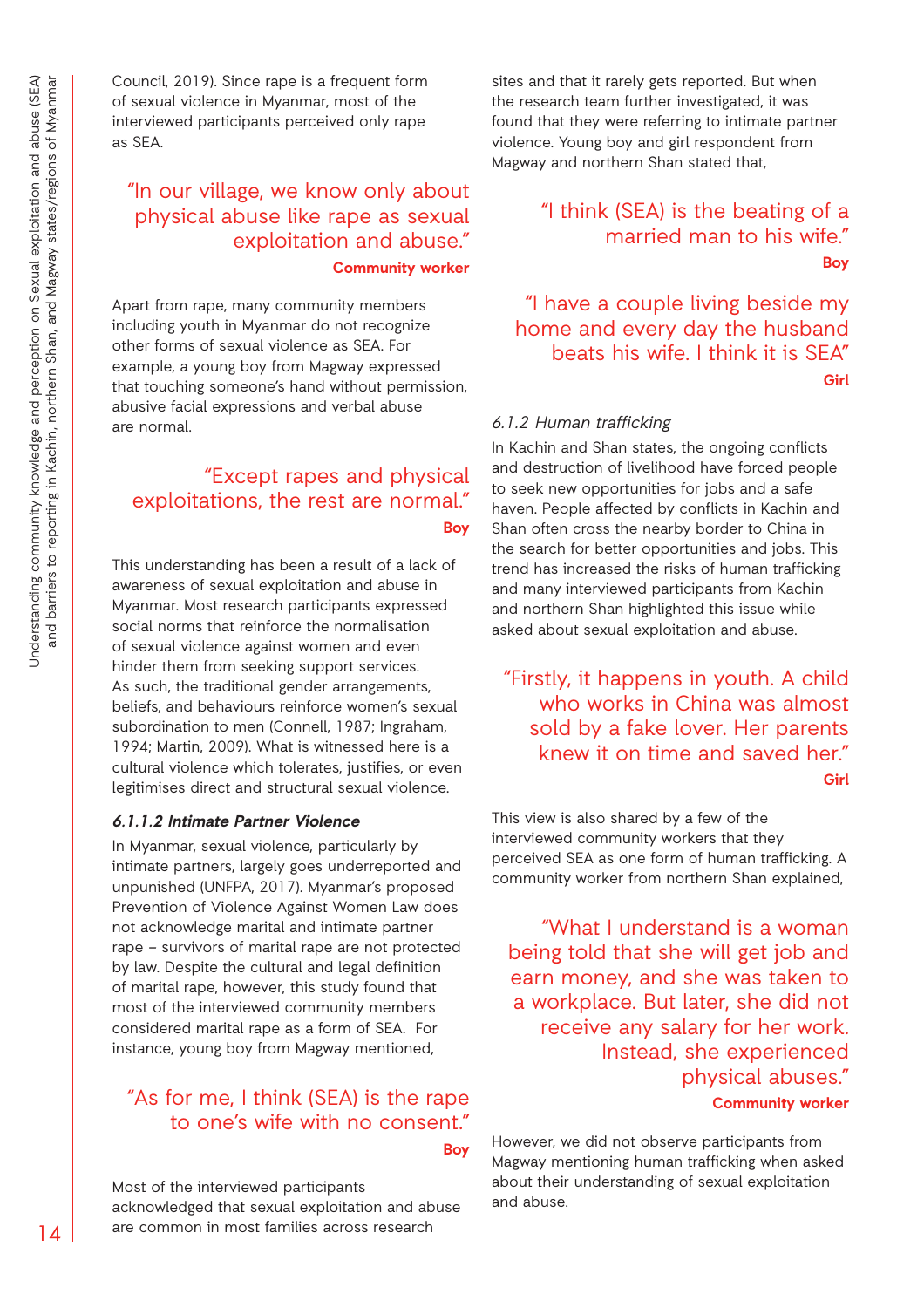### *6.1.3 SEA influenced by internet*

Another reason for SEA cited by many interviewees was the widespread misuse of internet. As of January 2021, there are 23.65 million internet users in Myanmar, with 43.3% of internet penetration. There are 29 million social media users in Myanmar as of January 2021, a 32% increment from 2020. Similarly, 69.43 million people in Myanmar use mobile connections (Kemp, 2021). While the widespread use of social networks has made information accessible, digital literacy remains low and online sexual abuses are proliferating.

I believe cases increase due to the widespread use of Facebook and phone. Some boys are very much naughty and do not have the basic human mindset. They do not show any empathy towards other people and do things recklessly. **Boy**

This lack of digital literacy, unmonitored internet usage, weak reporting mechanism and lack of robust cyber security law and its implementation further makes the online abuse and harassment likely. Online sexual abuse and harassment unfortunately is not considered to be a serious form of sexual abuse in Myanmar.

## **6.2 Perceptions of SEA committed by humanitarian workers**

*6.2.1 Lack of awareness on codes of conduct* When participants were asked about their understanding of SEA, most of them appeared not to have a good understanding – even community aid workers are not aware of the required codes of conduct while working in the IDP camps and villages. Moreover, 91% of the U-report surveyed participants replied that they were not aware of the standard principles that community aid workers had to comply regarding to sexual exploitation and abuse. A community worker from northern Shan revealed:

"We do not have any rules being set up in the IDP camp (for SEA). But we think there should be some principles and regulations which we must follow." **Community worker**

"I work as a humanitarian worker for my village but I am not aware of the specific rules set up by each of the organisations I work with regarding SEA. " **Community worker** 

*6.2.2 Positive relationship with aid workers* The study found that the community members' perception towards the humanitarian workers in the research areas is positive. The participants highlighted the co-operative environment between the community members, leaders, and the humanitarian aid workers. An interviewee from Kachin state said:

> "The relationship between community members and humanitarian aid workers has always been good. They work cohesively, with no hostility amongst them. "

> > **Adult male**

Almost all the interviewed participants reported that they have not heard of any sexual exploitation and abuse conducted by humanitarian aid workers. However, community members acknowledged the possibility that humanitarian aid workers can be involved in SEA.

"I have never heard about sexual exploitation and abuse by NGO staff." **Boy**

"It is possible for volunteers to commit sexual exploitation and abuse. However, there is no such case here yet."

#### **Adult female**

While the communities expressed that have not heard of any SEA conducted by humanitarian aid workers, it cannot discount the possibility of unreported cases.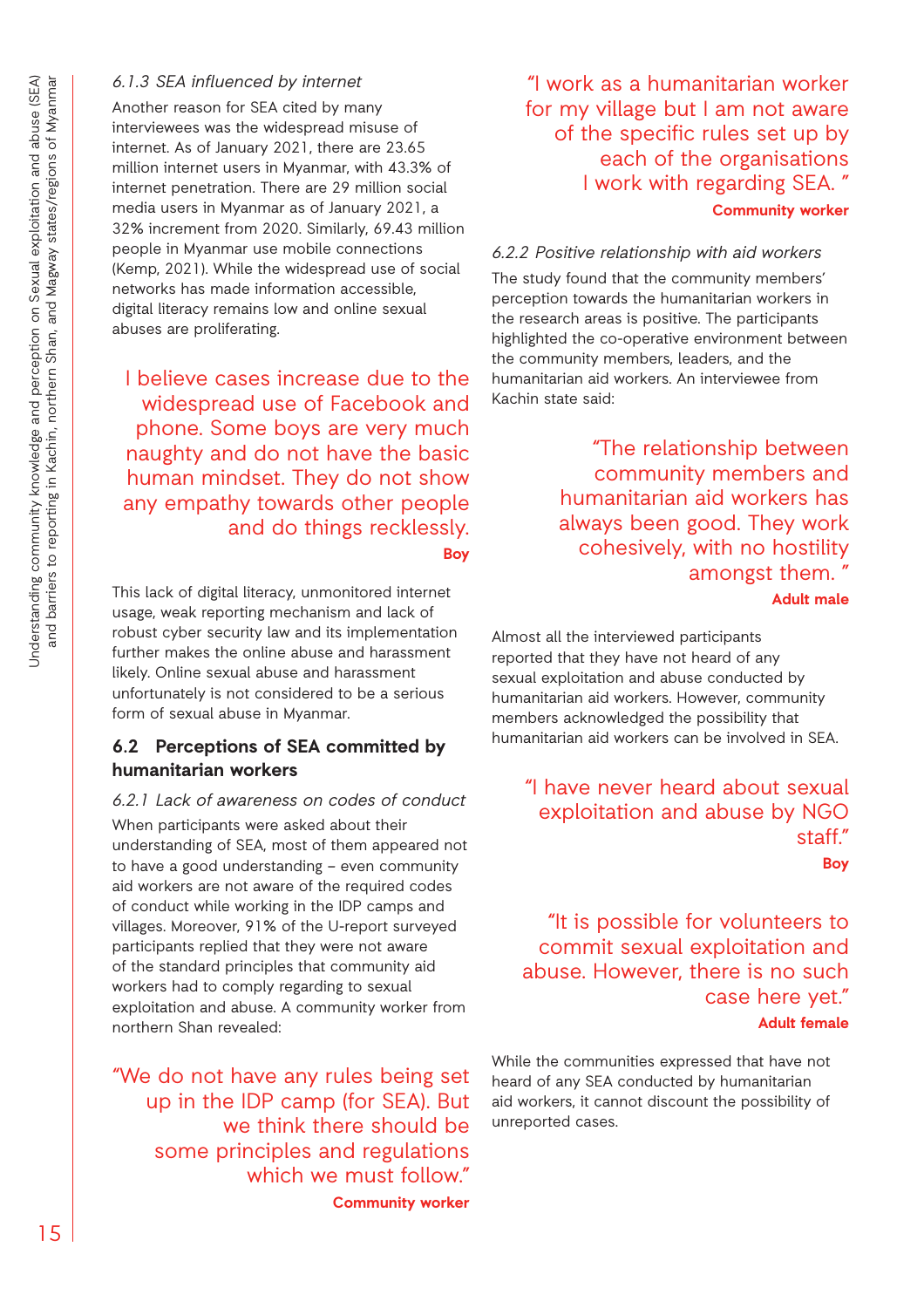"It is possible, that if someone was exposed to sexual exploitation, they may not date to speak out. Specifically as aid workers can be seen as our 'Sayar'." **Adult female**

"I think people, especially those most discriminated and facing greater financial hardships, could be more easily exploited. They are most likely to have to rely on assistance which could increase the risk of sexual exploitation and abuse."

**Boy** 

A sense of fear towards aid workers was also expressed by the vulnerable groups. For instance, IDPs from northern Shan mentioned that they are afraid of not receiving assistance if they do not maintain good relationship with aid workers.

## "If we are not having good terms with humanitarian aid workers, we will not receive their assistance. Also, they will not come anymore." **Adult female**

This power imbalance between aid workers and IDPs is alarming as this fear can silence IDPs in case of SEA.

## **6.3 Perceptions on barriers to SEA reporting**

#### *6.3.1 Gender norms*

Myanmar is a patriarchal society, where the women and girls have a lower status than men. The interviewed participants confirmed that due to the self-claimed 'superior' status of men, they hold the power and influence in the everyday lives of women.

"In our tradition, men can work harder. Also, they have more power since they are the breadwinners of family…. Thus they (men) influence and use power on women. The perception of men is that they are above women and that women cant do anything to push back'" **Community worker** 

A perception of male superiority is also felt by female participants. Due to deeply-rooted cultural and gender norms, most of the interviewed female participants revealed that they were treated unfairly by male partners and family members, and they do not have much influence over men. A few interviewed participants had further pinpointed that women and girls from poorer families had the highest risk of sexual exploitation, and abuse.

"We are not allowed to learn because we are women. This is culture. We do not know anything except marrying man. Here forced marriages could happen even if you dislike as you are women and you do not have any power. I think it relates to culture and religion." **Adult female**

"Women from poor family have highest chances of becoming victims. And I think women under 18 years of age, children and older women are also at risk of exploitation." **Boy**

However, a few male participants, especially youth, acknowledged that they could also experience SEA like any women or girls though they believed this was far less common. A young male respondent from the Kachin state shared:

 "Women who have power or high social status could also be the perpetrator and we (male) might be the SEA victims. **Boy**

#### *6.3.2 Victim blaming*

The social and cultural structure and legal system in Myanmar is patriarchal and male supremist (Norsworthy & Khuankaew, 2004). As a result, at best the SEA perpetrator faces minimal legal penalties. Even in cases where perpetrators are given legal penalties, the process often backfires on the survivor in the form of victim blaming. Regardless of their age, both male and female respondents from research areas testified to the prevalence of a patriarchal mindset and victim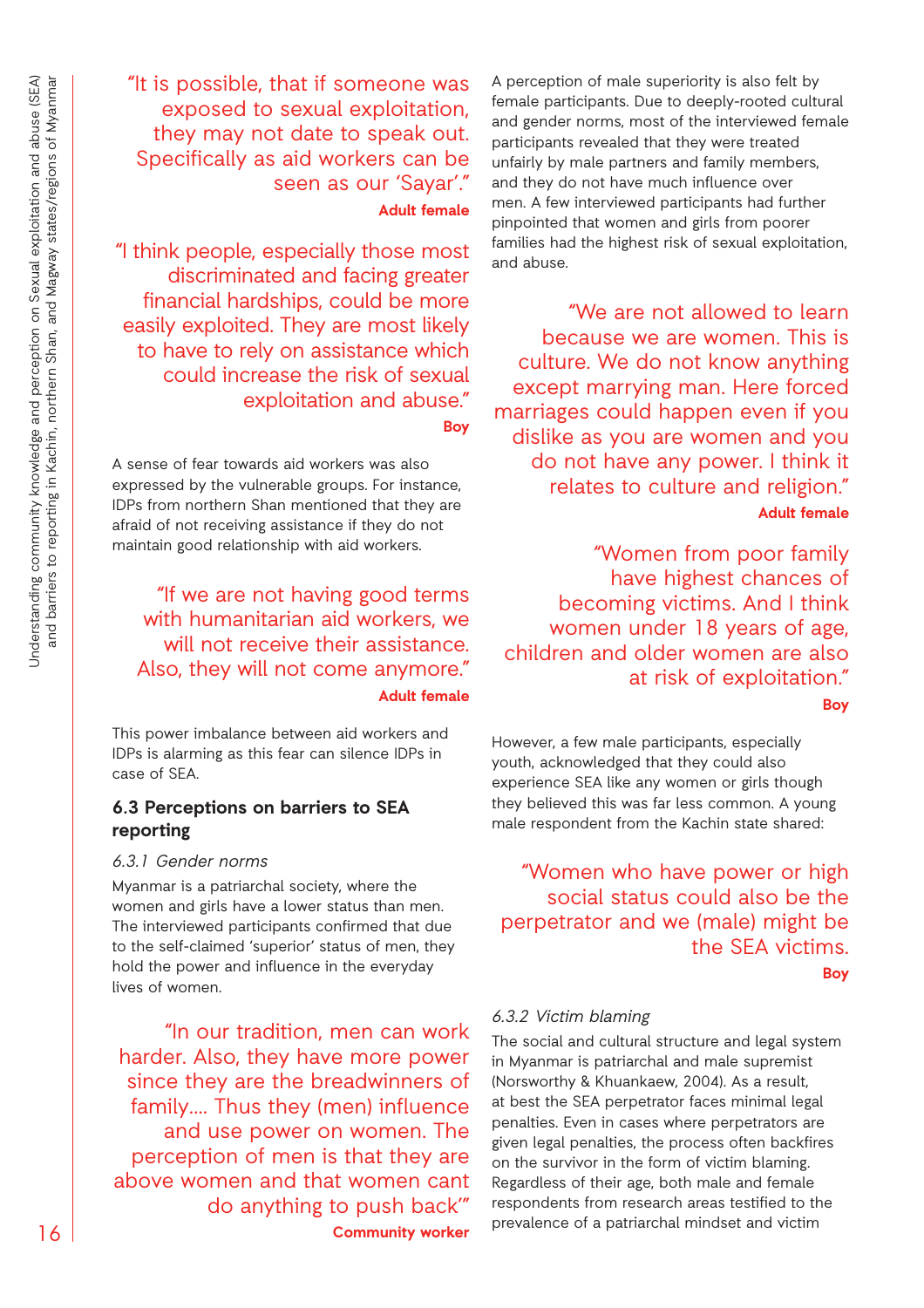blaming culture that trickled down to what women and girls wore and how they behave.

"Women and girls always wear short dresses, not only during the ceremonies but also i the daily lives when they are in the camps. They wear it in front of men and older people, even during the praying. This kind of behavior of women and girls is inappropriate for us to see." **Boy**

During the interview, a youth respondent from Kachin state also pointed out that young girls are careless about their behaviour and their friendliness towards boys and emphasised such behaviour as a cause of sexual exploitation and abuse.

## "If we think critically, SEA cases happened because of girls' misbehaviour and their seduction towards boys." **Adult female**

Furthermore, young girls and boys pointed out that parents are responsible for trusting relatives and neighbours who can potentially be the perpetrators of sexual exploitation and abuse. Some participants including community aid workers also highlighted that the 'wrong' behaviour of women and girls needs to be corrected to prevent SEA.

"Parents should teach their daughters how to behave in front of the people. They should not initiate anything. They should not be talkative in the crowd. They should behave. They need to be cautious." **Community worker** 

As demonstrated by both male and female participants including youth and community workers, there seems to have a wider acceptance that women and girls are fully or partially responsible for the sexual exploitation and abuse against them. This narrow and simplistic view of the causes of SEA often further victimises the

survivors of SEA and prevents them from seeking support.

#### *6.3.3 Culture of Silence*

#### **6.3.3.1 Shame and lack of trust in the justice system**

Despite being a common problem to most of the women in Myanmar, there is a dark and damaging culture of silence around sexual exploitation and abuse in Myanmar. Raising one's voice against sexual exploitation and abuse is generally unwelcomed and often has economic and social repercussions. Most of the interviewed participants believed that girls reporting any experience of sexual violence would represent a scandal that could negatively impact their reputation and perceived value in the society, in addition to harming the reputation of their families. As such, survivors of sexual exploitation and abuse voluntarily or involuntarily opt silence over seeking justice. This qualitative finding is further validated by the U-report survey. 19% of surveyed participants perceived that it was shameful for them to report if they were sexually exploited. A community worker from northern Shan state mentioned that,

# "We do not talk about SEA much in our camp/village."

**Community worker**

"Myanmar girls will choose to be killed instead of humiliation when they encounter these things. So, it is very much difficult for them to report."

**Boy**

Multiple factors in this study have been identified which contribute to this culture of silence. 17% of U-report surveyed participants reported a belief that even if a case is reported to local authorities and the aid organisation that no action will be taken. This finding was also consistent in the interviews where most of the interviewed participants mentioned they were hesitant to file the case to the authorities. A participant from northern Shan stated that,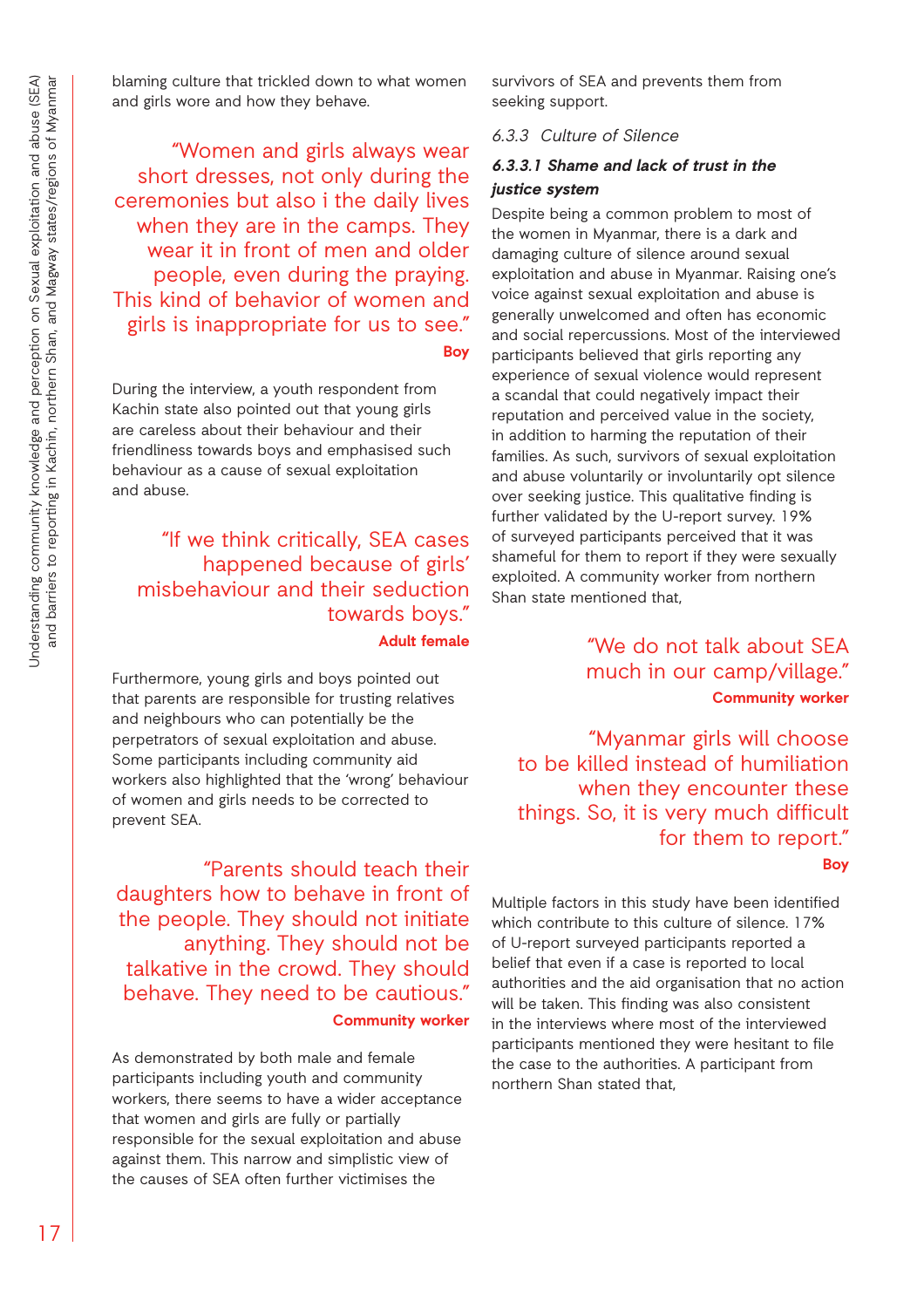"Even if they report to IDP camp leaders, they will say that "He only touched your cheek and do not take seriously over that." They did not think of that as a crime, so they do not try to solve the case and take any action towards perpetrator. Later, no one reports, and it became like norm for everyone." **Community worker**

#### **6.3.3.2 Fear**

In a traditional society like Myanmar, fear plays a crucial role in shaping attitude towards sexual exploitation and abuse, particularly of women and girls. 15% of U-report surveyed participants said they fear threats and danger if they report SEA cases meanwhile 12% of participants believe the reporting process is not confidential and their information would be leaked to the community. Moreover, 9% of surveyed participants mentioned that they were afraid of excluded and discriminated against by the community if the abuse was found out. These findings were corroborated during interviews with youth and women from the IDP camps of Kachin and northern Shan states. They expressed a fear of mistreatment by camp leaders and others if they report an incidence of sexual exploitation and abuse. The interviewed adolescent boy further added,

## "In the past they (camp leaders) scolded someone (women who reported about SEA) in front of me and so I am scared". **Boy**

This trend seems to be common in IDP camps where camp leaders have the authority to deny food and other necessities to people living in IDP camps. However, in Magway region the community does not directly rely on the village head or humanitarian assistance workers for their daily needs. A female interviewee from Kachin state revealed that she is more frightened about reporting of such incidents after she started living in an IDP campTwo participants from Kachin mentioned,

"There is no safety. We cannot keep secrets in camp and if something happens like this, everybody from the camp will know it. It will also spread outside the camp." **Adult female**

"If SEA case happened inside camp, I believe no one will report it. They will keep it secret until they could not suffer anymore. In most cases, girls are the victims, and they tend to keep it as secrets." **Adult male**

Women across the research sites have also reported a fear of violent retribution from the perpetrator. This is particularly acute among women living in conflict affected areas, ethnic minority women, internally displaced women and women living in poverty. A female respondent from northern Shan claimed that the risk is as high as being killed.

## "I do not dare to report. Let it be. I am afraid of being killed by the perpetrator." **Adult female**

The family, friends, and supporters of the survivor also reported fearing retribution from the perpetrator. The fear of revenge therefore silences the whole support system, despite the existence of laws and regulations that are supposed to protect the survivor.

> "If I help in reporting, there is a chance that although the case may not be directly related to me, the perpatrator may come and threaten me."

**Girl**

The degree and frequency of revenge were found to be directly connected with the status and wealth of the perpetrator. The fractured legal system in Myanmar aids perpetrators and impunity is widespread. This trend has eroded the trust of participants in the justice system and survivors are less likely to seek justice.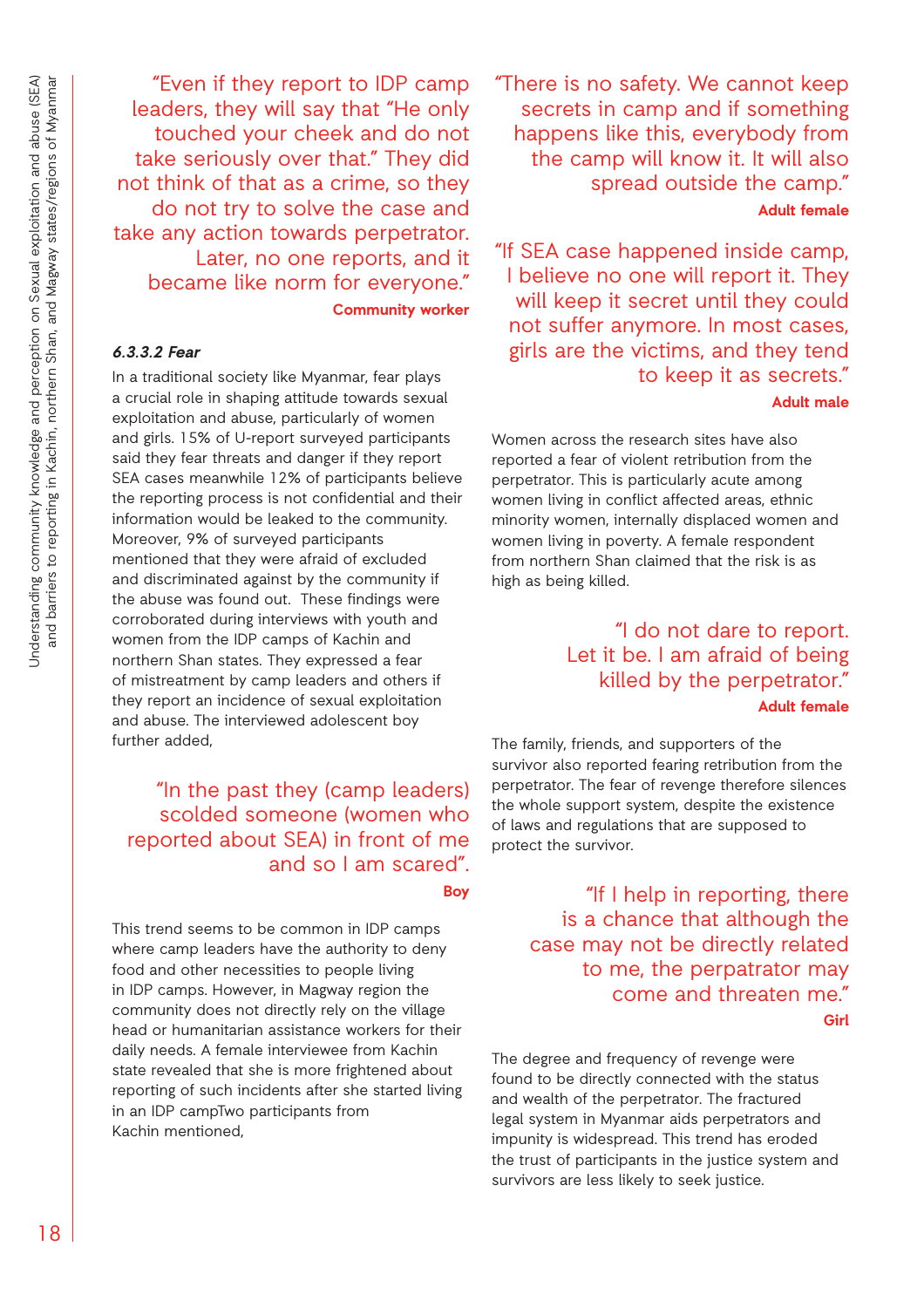"There is an incident that perpetrator who has money and power tried to revenge even when the survivor won the case." **Adult male**

#### **6.3.3.3 Concern of safety and security**

Women and girls from the IDP camps in Kachin state are concerned about their safety and security, with many reporting that any person can get into and out of the camp without scrutiny or ID. Participants living in a camp in northern Shan state said:

 "As our camp is not very big, there is no one assigned for the safety reason. I believe it is easier for outsiders to cause distress to us." **Adult female**

The poor infrastructure of the camps such as weak and eroded walls also compromise the privacy and safety of women and girls:

"There is no safety in this camp as houses are too close and tight against each other. The one we are living right now is meant for temporary living, but now two years has passed by. Walls are damaged and have holes and there is no privacy. Perpetrators can do us harm as they see us every day and we do not feel safe.

**Boy**

#### **6.3.3.4 Lack of knowledge on rights**

Many participants have reported a lack of knowledge as the reason they are unable to report incidents of SEA. The underprivileged and marginalised ethnic groups such as Lisu and Shan have low levels of literacy and are generally unable to access reporting processes. Participants from northern Shan state mentioned that:

"We, Lisu ethnics, are minority group here and only a few people are literate. We do not know which rights we have. We do not dare to speak in front of people."

Many participants perceive that knowing the camp leader personally will influence the reporting process. Participants suggested that this has an impact on extent to which people feel confident to report cases, as summarised by one participant:

"We have worry in reporting because we know nothing. I am not close to the village leader and I do not even know his name."

**Boy**

### **6.4 Perceptions of community on reporting mechanism**

## *6.4.1 High influence of camp leader in reporting process*

Our interviews with IDPs, community members and community workers identified that more than half of the interviewed people who are currently living in IDP camps or villages do not know how to report SEA. Most of the interviewees (45%) in both quantitative and qualitative studies indicated that their first contact for reporting is the camp management committee or camp leader. As indicated above, participants complained that camp management committee are dominated by men and systematically excludes women's voices in crucial issues like sexual exploitation and abuse. No participants had heard of a female camp leader.

> "We only have camp leader to report in this village... I have never seen people going to other places for reporting". **Adult male**

There is a high level of dependency on camp leaders for reporting cases of SEA. While this demonstrates the important role of the camp leader in combating sexual abuse and exploitation, it also highlights the likelihood of bias in the reporting process which can potentially silence both the male and female survivors. One young male from northern Shan state said he will not pursue any legal actions if his camp leader decided to not act on the case he has reported.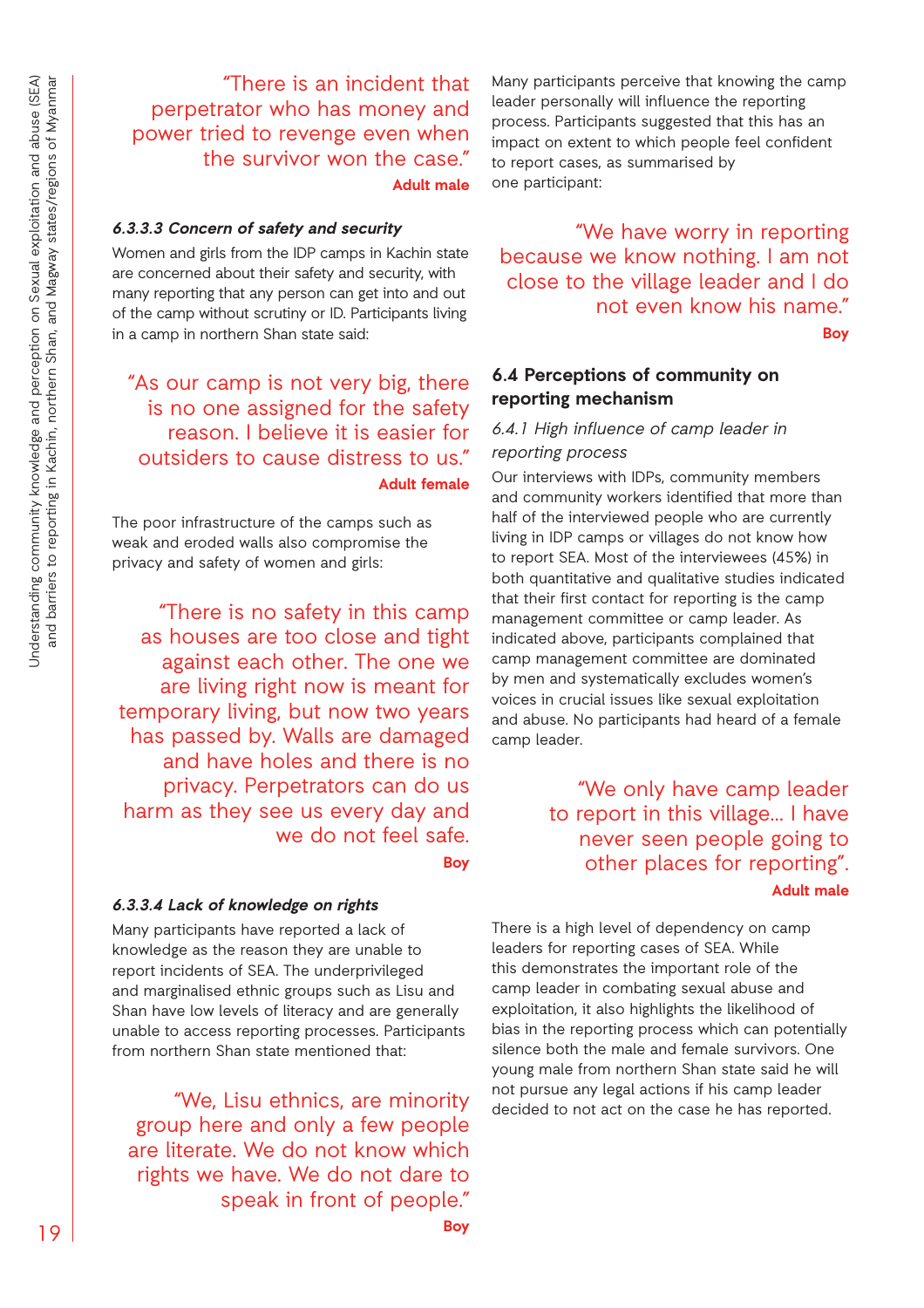"I will be silent and take no more actions if village leader does not react on the reported case. I am afraid that will damage (the harmony of) our camp. I cannot face people alone and I do not know where to go."

**Boy**

A few participants mentioned that they will first report any cases to religious leaders because they are viewed as moral authorities. Most of the Christian participants from Kachin and northern Shan states believed their religious leaders are more accessible and trustworthy. It is important to note that most of the camps in Kachin and Shan states are being run by local faith-based organisations, and religious leaders are influential figures in the camp management committee. One respondent from northern Shan state reported:

## "If anything happens, we firstly report it to religious organization (A tin thaw)." **Adult male**

However, in Magway region, it was found that the village head had less influence compared to IDP camp leaders from Kachin or northern Shan state. Participants from Magway also stated that their first point of contact for SEA is village head, and the reporting process will be followed accordingly.

"If we are sure, we will report the case (SEA) to village leader first. Then, we will go step by step from township level to district level. In our village, the reporting mechanism is like this." **Adult female**

### *6.4.2 Lack of knowledge on reporting mechanism*

It was found that more than half of the participants from IDP camps in Kachin and northern Shan and communities in Magway are unaware of the SEA reporting mechanism and do not know how to reach the focal person for SEA reporting.<sup>11</sup> In Kachin and norther Shan, the adult male participants explained that they were not aware of the reporting mechanism as they spend most of their time away from the camp for work –

this lack of knowledge increases their vulnerability. 73% of participants mentioned that they did not know where to report if SEA cases happen in the community. Moreover, 17% of participants believe that even if they reported the case, there will be no action from the related organisation. A participant from northern Shan state revealed,

## "There is no reporting mechanism in place that I know of. No person or organisation to report to." **Adult male**

However, it was found that in some locations there are organisations working on combating gender-based violence with trained and assigned focal persons in IDP camps for camp inhabitants to report such incidences. For instance, several female and youth interviewees from Kachin state mentioned that they are aware of genderbased violence reporting mechanisms which had been set up by a local network group and international organisations. However, those are not specifically targeting sexual exploitation and abuse cases perpetrated by humanitarian aid workers. A community worker indicated that, in their experience, these gender-based violence reporting mechanisms are effective:

"We refer (SEA) cases to [Organisation X]. We also provide training via phone calls…. I do not know the details but according to feedback provided by experienced person, it is quite effective." **Community worker** 

"Women solve their cases with [Organisation X] and with Women Affair Committee…. I think we can tell the incidence of SEA to their volunteer… I think we should solve the cases by telling them." **Adult female**

## *6.4.3 Weak rule of law and policies*

Security and access to justice are central in the protection of women and girls from sexual exploitation and abuse, especially in conflict affected countries. In Myanmar, it was found that participants' trust in the justice system has eroded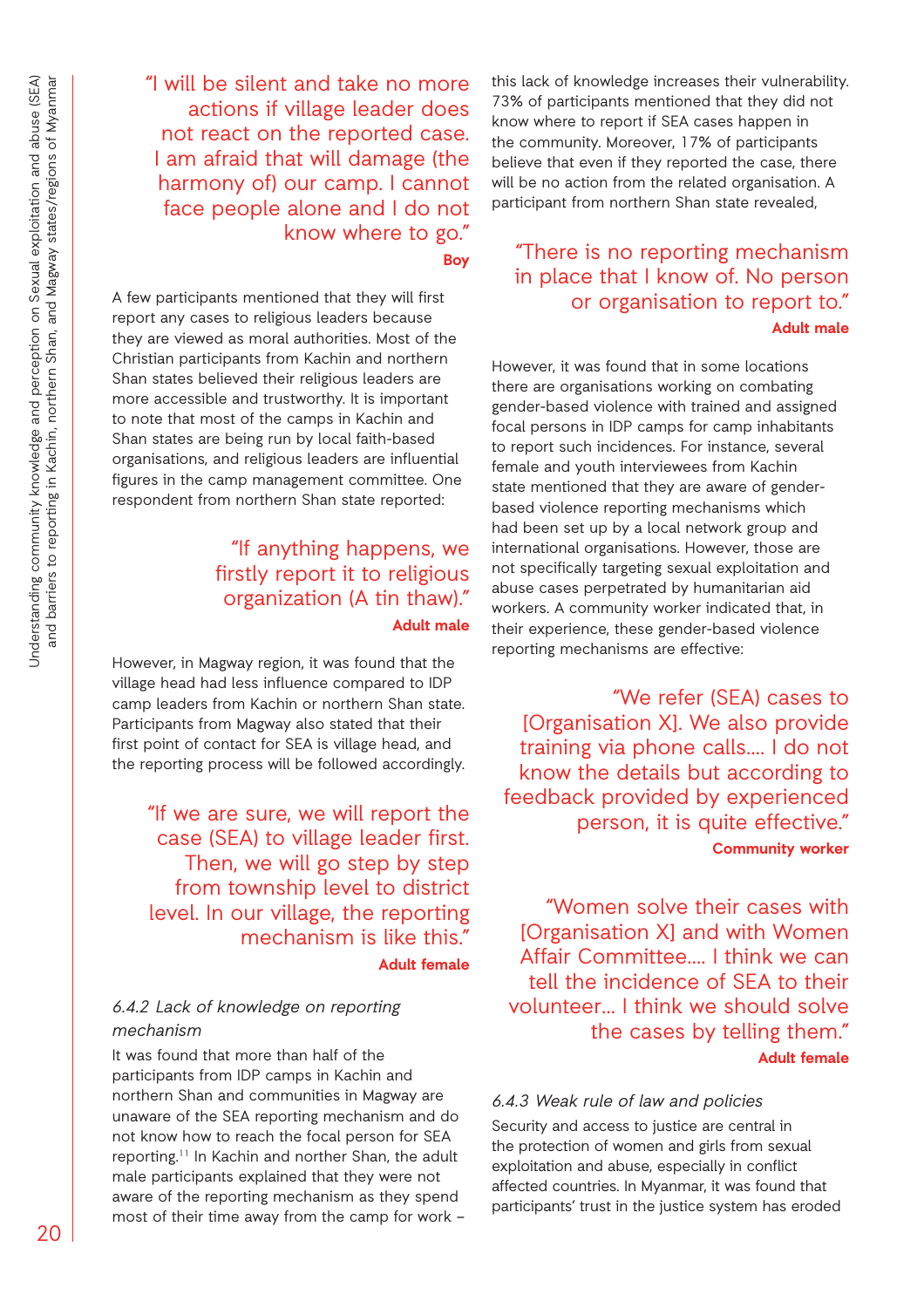to the extent that they will not report cases to the legal system. Many participants mentioned that, in their experience, reporting to the police station and other formal justice system will not yield any results – rather it will exacerbate the suffering of survivors. A respondent from Magway claimed that the current laws and regulations are not practical and rarely implemented. More importantly, most interviewees acknowledged the power imbalance between perpetrators and survivors in SEA cases, and when cases reported, the perpetrators often try to settle the case with money and their social status, using camp leaders or religion leaders as mediators. As a result, most cases do not reach judicial systems and are settled outside the system.

"There were cases solved with money. I have even heard about the cases settled in accordance with social concerns and the cases were settled with apologizing at home." **Girl**

"Money wins the justice the one who has more money wins the trial regardless of how right it is from one's side." **Boy**

In Myanmar, despite having protective legislations and accompanying systems in place, the barriers to women and girls accessing justice are alarming. These include social norms, victim blaming, a culture of silence, fear of reprisals, financial costs, social shame, and lack of trust in the legal system. Fighting a culture of impunity, holding perpetrators to account, and ensuring a safe environment for SEA survivors who decide to press charges are important aspects of interventions.

## 7 Conclusion

This research has focused on SEA by humanitarian aid workers in Myanmar and explored the community perspectives on SEA due to its hidden nature and prevalence in communities and IDP camps.

During this research, a range of participants including community members, IDPs and community aid workers were consulted, and it was found that the understanding of SEA is low among community members and is often confused with GBV and other types of sexual violence. The community perspective towards humanitarian aid workers is positive and no participants

reported knowledge of SEA by a humanitarian aid worker. However, SEA by humanitarian aid worker remains a possibility and needs to be constantly monitored with the implementation of policies.

Several cultural norms in Myanmar were found to be strongly influencing and reinforcing the culture of silence and further victimising the SEA survivors. Gender norms that privilege men and fuel inequalities are being supported by both men and women regardless of their age and geographical locations. As such, victim blaming culture is pushing survivors towards culture of silence and self-censorship. A culture of silence remains at the core of SEA which is influenced by multiple factors including confusion of SEA with GBV and sexual violence, fear of retribution from perpetrators, lack of anonymity in reporting, and lack of understanding of the reporting process. Misuse of internet and social media platforms were found to be a contributing factor in cases of SEA, both online and offline.

IDPs in Kachin and northern Shan states and community members in Magway are not aware of the existing reporting mechanism, as a result of its low visibility. IDP camp leaders, community leaders and religious leaders are considered to be the first points of contact for reporting SEA and GBV. However, due to the male dominance of these 'gatekeeping' positions, women and girls are often deprived of the support and services they require. The weak rule of law and widespread impunity has also eroded trust in legal system, leading survivors to seek justice outside of official means.

If SEA is to be addressed in a way that is locally relevant and effective, it is important to hear the voices of communities. There is a clear gap between the needs of communities and the current efforts on preventing SEA (PSEA).

In this research, IDPs and communities have suggested that a targeted awareness raising program on PSEA, coupled with promoting the active role of leaders, the appointment of female focal leaders and immediate support such as safe spaces and psychological support would help tackle the prevalence of SEA.

This multifaceted, survivor-led approach will help prevent and combat cases of SEA. The new system should make use the existing GBV prevention networks and structures to ensure progress is not delayed.

In summary, AAM hopes that this research will aid progress towards building understanding about the causes and prevention of PSEA and assist communities to take decisive action against injustices perpetrated against them.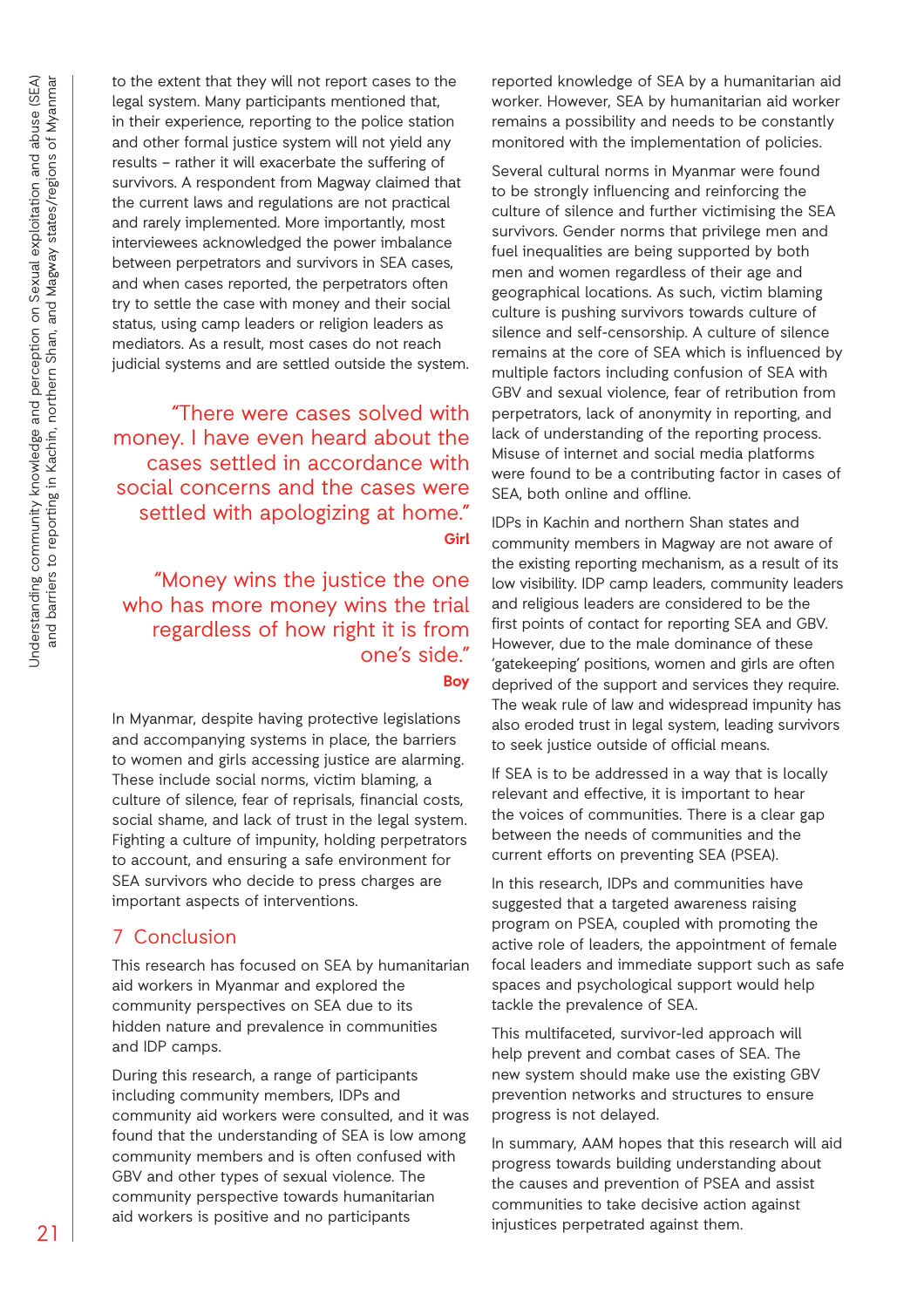## 8 Recommendations for PSEA network members

## **8.1 Need for building PSEA awareness in the community and with aid workers**

"I want awareness raising training and discussions on this issue. I want pamphlets, posters and vinyls to be hung in the public area. Only with these activities out in the open, will there be greater understanding within the village community to speak out."

**Boy**

The research findings highlighted that most of the community beneficiaries did not fully understand what constitutes sexual exploitation and abuse and it is often interpreted as gender-based violence. In addition, community members did not see aid workers as potential perpetrators as they are respected and admired in the community. Participants reported that they have positive relationships with most of the aid workers as they visit the IDP camps regularly and provide cash and basic needs for people in the camps.

There has been no PSEA related training or awareness-raising sessions provided in the IDP camps where we conducted interviews. This may be one of the factors for the low level of SEA reporting from the community. Research participants highlighted that they would be very supportive of "a myin phwint" or "awareness raising" training on SEA and reporting mechanisms, which would help them have more confidence and courage in speaking out up against perpetrators. Early investment in awareness raising and prevention of PSEA can avoid adverse effects later and maintain the trust between communities and aid organisations which is critical to the successful delivery of humanitarian assistance.

## **8.2 Need for contextualised and targeted PSEA IEC materials**

"We need simple IEC materials to raise PSEA awareness in public. If we only include words, it will be difficult for illiterate people to understand. We need to add simple cartoons and animations so people could understand easily. I believe this will help reduce future SEA incidences."

**Girl**

During our research, many interviewed participants had revealed that they had never seen a single IEC material provided by the aid organisations and in IDP camps. Furthermore, they have been consistently asking the PSEA hotline number for IEC materials specifically targeting community so that they could raise awareness on PSEA, and report cases. Based on their feedback and suggestions, the research team reviewed the current IEC materials (pamphlets, vinyls, and videos) which were shared on the PSEA network page and noted that most of them only mention the IASC six core principles – this information is targeted at staff and isn't appropriate for community members.

Therefore, there is a need to develop appropriate IEC materials to explain what constitutes sexual exploitation and abuse; the power imbalance between perpetrators and survivors; how to report a case; and the availability of support for survivors.

## **8.3 Regular PSEA capacity building training for field staff and community volunteers**

"I do not remember whether I was provided PSEA training before or not, though I remember I had attended GBV training. I have forgotten the content of the training." **Community worker**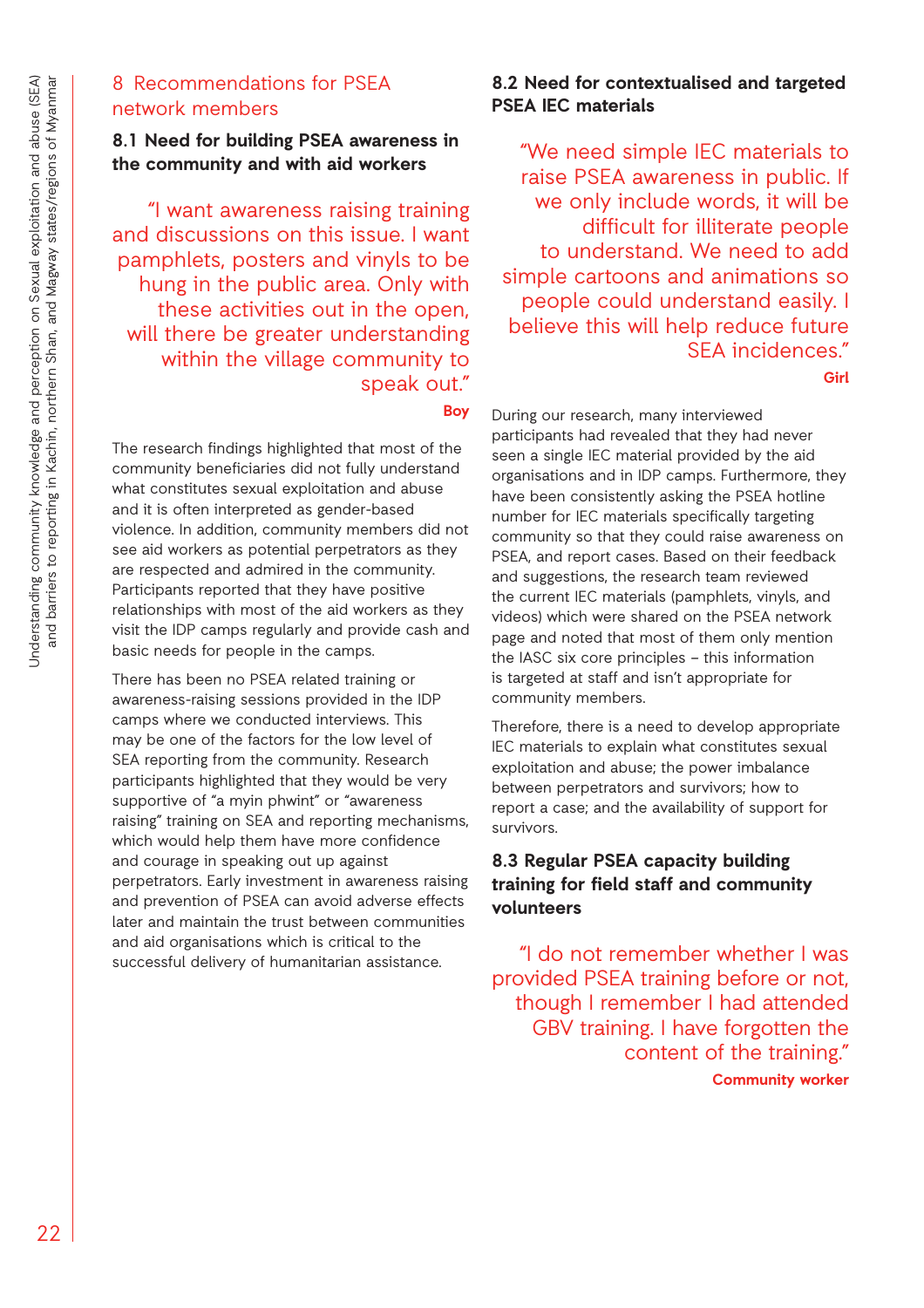The 'Do no Harm' principle is one of the fundamental responsibilities for every humanitarian assistance worker and they must not exploit and abuse their authority. We recognise that most of the aid organisations have a stated zero tolerance policy for SEA and an appointed focal person to provide mandatory trainings to staff and partners. Despite this, this research revealed that some community workers, especially locally-based volunteers, had not been provided with PSEA trainings. Fortunately, they had received training around gender-based violence.

This report recommends PSEA capacity-building training and refresher training programmes for both staff and community volunteers. With the availability of internet, e-learning options could also make the PSEA training more accessible.

## **8.4 Engaging camp/village leaders to address SEA**

"Elders from the community also need to understand this issue. They should be involved (in awareness building activities and trainings) as they are main leaders in this village. They need to know that SEA should not be tolerated in the community by understanding first about what sexual exploitation means. In this way, they can influence everyone by knowing how to act if there will be any cases. I also want village administrators, ten household leaders and village heads to be involved in this." **Community worker**

In almost all IDP camps, the camp leaders and camp management committee members are men, and tend to overlook the needs of women and girls in camps. The research found that women and girls are reluctant to report SEA to the male camp leaders as the camp leaders often dismiss these complaints. IDPs believe that camp leaders rarely take SEA seriously, especially when the perpetrator is a humanitarian aid worker.

This indicates the need for collaboration between camp leader and camp management committee in order to address SEA. Many research participants highlighted that the need for camp leaders and

female decision makers to be heavily involved in designing the prevention of SEA mechanisms and programmes in their IDP camps and villages. Many participants suggested the camp leaders and village leaders should also be given mandatory PSEA training. It is also crucial to ensure the accountability of leaders and the sustainability of the PSEA reporting mechanism.

## **8.5 Assign a female PSEA focal**

"Survivor need women to accompany him/her. A mentor and counsellor will also be needed. Financial supporter will also be needed."

### **Adult female**

Research participants saw a lack of women representation in SEA reporting mechanism as one of the major barriers in reporting. Participants emphasised that it is important to assign a female focal person to ensure women and girls feel comfortable in sharing their experiences and ensure their needs are met. In coordination with camp or community leaders, a female focal person may also effectively take care of the specific needs of women and girls.

AAM recommends the creation of a focal unit and persons at all levels to be designated clear and defined roles in supporting PSEA survivors within the aid organisation. A list of these contacts would be provided to communities in IDP camps and villages for assistance. If this is already in place in an organisation, we suggest improving the visibility of their work within and outside the organisation. There should be regular site visits conducted by these focal persons to assess the knowledge of field staff, including volunteers, regarding SEA and how to report it to ensure consistency in the policy implementation. This report also recommends that aid organisations provide regular reports on PSEA situation with recommendations and suggestions on how to strengtheni the response to PSEA.

## **8.6 Promoting PSEA hotline to public**

"If we face SEA cases, we do not have any phone number for reporting. We need that." **Adult female**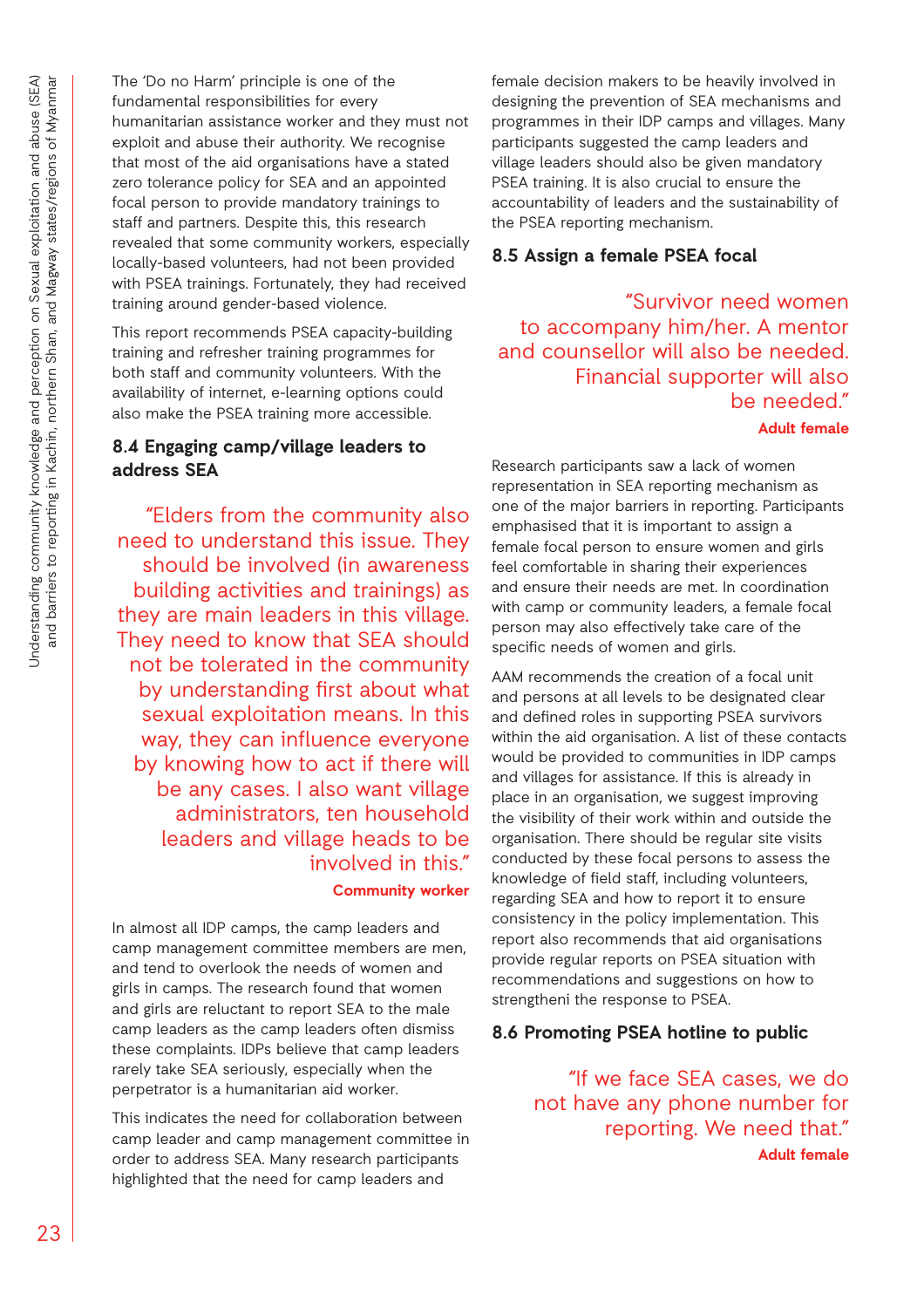Almost no interviewee was aware of where and how to report SEA cases in the community. Thus, during interviews, almost all interviewed participants asked the research team for the PSEA hotline number so that they could report if such incidences happen. There is a strong need to promote and share the PSEA hotline number with community members.

## **8.7 PSEA focal to coordinate with existing GBV focal or committee for services**

Based on our interview results, the community members report potential SEA cases to GBV focal or volunteers due to the similarities in safeguarding issues and the need for survivorcentred support. This research has identified a need to designate a specific PSEA and safeguarding focal person at all levels. This team will oversee and develop materials for PSEA awareness-raising activities, conduct regular site visits to identify reporting issues, and collaborate with GBV-related focal points.

Participants also indicated the need for safe spaces for SEA survivors. Creating safe spaces is an important strategy in the protection and resilience building of women and girls affected by crisis and can guarantee the privacy needed to address certain issues.

We strongly recommend the PSEA Network members to liaise with the GBV sub-cluster to learn about existing GBV referral pathways. The PSEA Network should also ensure that referral pathways and information on how to safely refer a SEA incident are accessible to all staff, including partners. GBV and Protection Actors should prioritise the provision of women and girls' safe spaces where they can access information on these and other services relevant to their safety and wellbeing, as well as receive information on their rights.

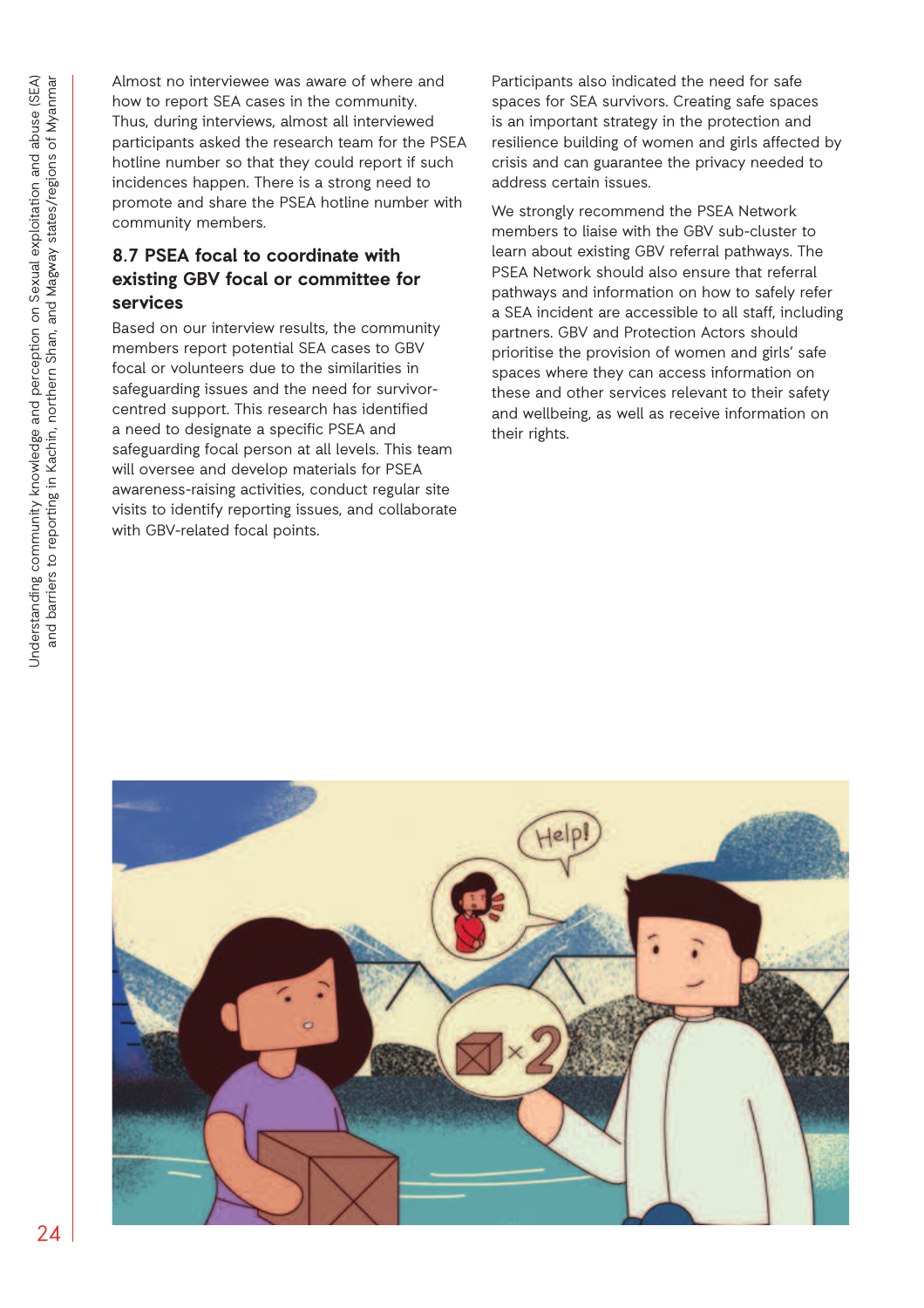# Endnotes

- **1.** UN defines sexual exploitation and abuse as any actual or attempted abuse of a position of vulnerability, differential power, or trust, for sexual purposes, including, but not limited to, profiting monetarily, socially or politically from the sexual exploitation of another (United Nations Secretariat, 2003). And the sexual abuse was defined to the actual or threatened physical intrusion of a sexual nature, whether by force or under unequal or coercive conditions (United Nations Secretariat, 2003). **ActionAid's definition of SEA aligns with the UN but goes further to include Gender Based Violence (GBV) and other forms of abuse as these forms of sexual violence and abuse of power intersect and inform to each other (Team, 2019).**
- **2.** ' Stateless women' was noted in OCHA 2018. It links to the international legal definition of stateless person, as 'a person who is not considered as a national by any State under the operation of its law". In simple terms, this means that a stateless person does not have the nationality of any country. Some people are born stateless, but others become stateless.' See: https://www.unhcr.org/ ibelong/about-statelessness/
- **3.** In Kachin, as of July 2020, more than 105,106 people (36% children and 30% women) remain in 138 internally displaced person (IDP) camps which were established in 2011 (OCHA, 2020). Nearly 40% of total IDPs in Kachin live in EAO controlled areas (Gender in Humanitarian Action Workstream, 2020). Similarly, in Shan, there are more than 9,000 people (children 38% and women 31%) who are living in displacement camps or camp-like settings (OCHA, 2020). Many IDPs living in camps or camp-like situations remain dependent on humanitarian assistance to meet basic needs, making them vulnerable to Sexual Exploitation and Abuse (SEA) (OCHA, 2020).
- **4.** Mixed method study research uses both quantitative and qualitative research methods to understand the research objectives.
- **5.** Before data collection in Magway region, the research team approached local authorities and did a mapping exercise on several organisations which were currently based in selected villages. Interviewees ranged from local CBO volunteers who do not receive funding from AAM to some INGO staff.
- **6.** According to United Nation's definition (United Nations, 2017)
- **7.** Ibid.
- **8.** A total of 29 enumerators were hired, of which 5 were males, 21 were female and 3 were transgender. To ensure the voices of women are not left out, the research team emphasised the importance of hiring more enumerators.
- **9.** A sample informed consent form is shared in Annex 1.
- 10. Dedoose is a cross-platform app for analysing qualitative and mixed methods research.
- **11.** This reflects community perspectives, indicating a further lack of awareness in the mechanisms and structures in place. ActionAid Myanmar have trained all their staff on SHEA and PSEA policies.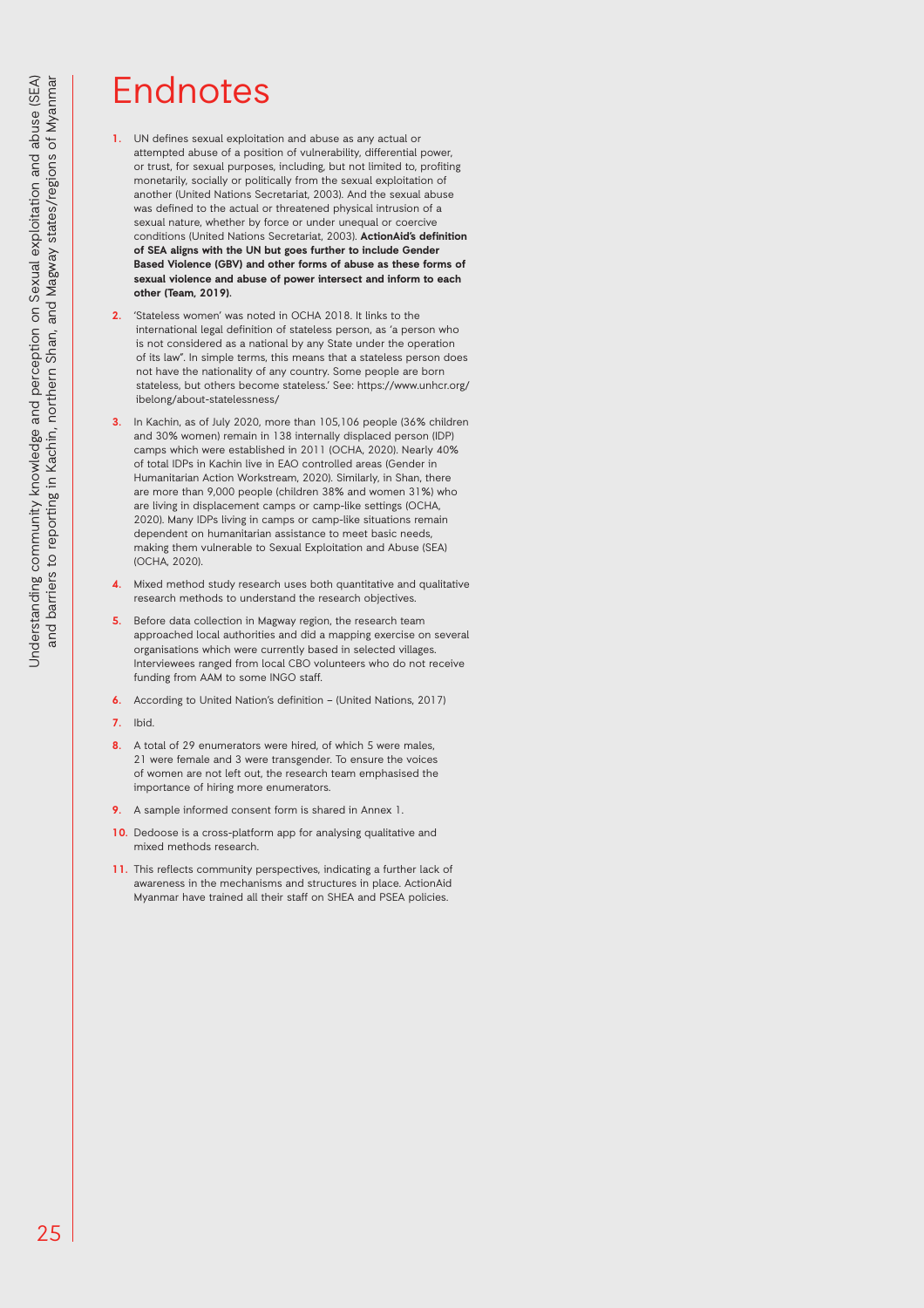# References

Parke. A. and Ignatiou, N. (2021). Now and the Future Gender Equality and Security in a Covid-19 World -Myanmar, GAPS. Retrieved May 10, 2021, from: https://gaps-uk.org/wp-content/uploads/2021/01/ Nowand-the-Future-Gender-Equality-Peace-and-Security-in-a-COVID-19- World-Myanmar.pdf

MoHS Myanmar and ICF. (2017). *Myanmar Demographic and Health Survey 2015-16*. Retrieved from https:// dhsprogram.com/pubs/pdf/ FR324/FR324.pdf

BBC News. (2021, February 21). *Oxfam Haiti Allegations: How the Scandal Unfolded*. Retrieved January 10, 2021, from www.bbc.com: https://www.bbc.com/news/uk-43112200

Brenner, D., & Schulman, S. (2019). Myanmar's Top-Down Transition: Challenges for Civil Society. *IDS Bulletin*, 50(3), 17-36.

Connell, R. (1987). *Gender and Power*. Cambridge, UK: Polity Press.

Davies, S. E., & True, J. (2017). The Politics of Counting and Reporting Conflict-related Sexual and Gender-based Violence: The Case of Myanmar. *International Feminist Journal of Politics*, 19(1), 4-21.

Davies, S. E., True, J., & Tanyag, M. (2016). How Women's Silence Secures the Peace: Analysing Sexual and Gender-based Violence in a Lowintensity Conflict. *Gender & Development*, 24(3), 459-473.

Department of Population. (2021). *Kachin State Census Report Myanmar*. Retrieved April 15, 2021, from https://www.dop.gov.mm/sites/ dop.gov.mm/files/publication\_docs/kachin\_state\_census\_report\_-\_ myanmar\_1.pdf

Department of Population Myanmar. (2020). 2019 *Inter-censal Report by Department of Population Myanmar*. Retrieved December 17, 2020, from https://www.dop.gov.mm/sites/dop.gov.mm/files/publication\_ docs/ics\_key\_finding\_mm\_0\_0.pdf

Development Initiatives. (2015). *Humanitarian Funding Analysis: Flooding in Myanmar.* START Network & Global Hunamiterian Assistance. Retrieved April 10, 2021, from http://devinit.org/wp-content/ uploads/2015/08/START-briefing-Myanmar-FINAL.pdf

Freccero, J., Harris, L., Carnay, M., & Taylor, C. (2011). *Responding to Sexual Violence: Community Approaches*. The Human Rights Center. Berkeley: University of California. Retrieved March 24, 2021, from https://www.law.berkeley.edu/wp-content/uploads/2015/04/ Responding-to-Sexual-Violence\_-Community-Approaches-SV-Working-Paper.pdf

Fry, D., & McChesney, S. (2019). *The Drivers of Violence Against Adolescents in Myanmar: Consultations to Inform Adolescent Programming.* Yangon: UNICEF. Retrieved from https://www.unicef.org/ myanmar/media/3466/file/Drivers%20of%20Violence%20Against%20 Adolescents%20in%20M

Gender in Humanitarian Action Workstream. (2020). *Gender Profile for Humanitarian Action: Rakhine, Kachin, Northern Shan, Myanmar.*  Retrieved December 10, 2020, from https://www.themimu.info/sites/ themimu.info/files/documents/Gender\_Profile\_for\_Humanitarian\_ Action\_-\_Rakhine\_Kachin\_Northern\_Sh

Haar, R. J., Wang, K., Venters, H., Salonen, S., Patel, R., Nelson, T., . . Parmar, P. K. (2019). Documentation of Human Rights Abuses Among Rohingya Refugees From Myanmar. *Conflict and Health,* 13(1), 1-14.

Hall, G. (2020). *CARE Rapid Gender Analysis of COVID-19 in Myanmar.* CARE Myanmar.

Hall, G. (2020). *CARE Rapid Gender Analysis of COVID-19 in Myanmar.*  CARE Myanmar.

HARP. (2018). *Kachin and Northern Shan State Context and Vulnerability Review.* DIFID. Retrieved December 12, 2020, from https://themimu.info/ sites/themimu.info/files/documents/Report\_Context\_and\_Vulnerability\_ Review\_-\_Kachin\_N.Shan\_HARP\_Oct2018.pdf.

Hedström, J., & Olivius, E. (2021). The Politics of Sexual Violence in the Kachin Conflict in Myanmar. *International Feminist Journal of Politics,*  1-22. doi:https://doi.org/10.1080/14616742.2020.1862690

Heise, L. C., & Cislaghi, B. (2016). *Measuring Gender-related Social Norms.* Technical Report, LSHTM, London.

Heise, L., & Manji, K. (2016). *Social Norms.* GSDRC Professional Development Reading Pack no. 31. UK: University of Birmingham.

Hkawng, J. T., & Fishbein, E. (2020, May 3). *Myanmar's Ethnic Conflicts Obstruct COVID-19 Aid to Minorities.* Retrieved from https://asia.nikkei. com/: https://asia.nikkei.com/Spotlight/Coronavirus/Myanmar-s-ethnicconflicts-obstruct-COVID-19-aid-to-minorities

Hughes, R. W., Galibert, O., Bossha, G., Ward, F., Oo, T., Smith, M., Harlow, G. (2000). Burmese Jade: The Inscrutable Gem. *Gems and Gemology,*  36(1), 2-26.

Human Rights Council. (2019). *Sexual and Gender-based Violence in Myanmar and the Gendered Impact of its Ethnic Conflicts.* . Human Rights Council. Retrieved December 20, 2020, from https://www.ohchr. org/Documents/HRBodies/HRCouncil/FFM-Myanmar/sexualviolence/A\_ HRC\_CRP\_4.pdf

Ingraham, C. (1994). The Heterosexual Imaginary. *Sociological Theory*, 12, 203-219.

Jewkes, R. (2017). *What Works Evidence Review: Social norms and violence against women and girls.* What Works to Prevent Violence Against Women and Girls Evidence Review.

Justice Base. (2016). *Violence from Intersection: Women's Access to Justice in the Plural Legal System in Myanmar.* Retrieved from https://asiapacific.unwomen.org/-/media/field%20office%20eseasia/ docs/publications/2016/04/myanmar%20research%20report. pdf?la=en&vs=3114

Kemp, S. (2021). *Digital 2021: Myanmar.* Retrieved April 19, 2021, from https://datareportal.com/reports/digital-2021-myanmar

Kiss, L., Schraiber, L., Heise, L., Zimmerman, C., Gouveia, N., & Watts, C. (2012). Gender-based Violence and Socioeconomic Inequalities: Does Living in More Deprived Neighbourhoods Increase Women's Risk of Intimate Partner Violence? *Social Science & Medicine,* 74, 1172-1179.

Klein, C. (2012). Slaves of sex: Human trafficking in Myanmar and the Greater Mekong Region. Righting Wrongs. *A Journal of Human Rights,* 2(1), 1-16.

Larsen, L., Win Thuzar Aye, & Bjertnes, E. (2020, ). Prevalence of Intimate Partner Violence and Association with Wealth in Myanmar. *Journal of Family Violence.* doi:https://doi.org/10.1007/s10896-020-00190-0

Lok-Dessallien, R. (2015). *Resident / Humanitarian Coordinator Report on the Use of CERF Funds Myanmar Rapid Response Flood 2015.*  UNCERF. Retrieved December 10, 2020, from https://cerf.un.org/sites/ default/files/resources/15-RR-MMR-15942-NR01\_Myanmar\_RCHC. Report.pdf

Lut, Z. (2013). *Armed Conflict, Internally Displaced Persons and Protection in Kachin State, Myanmar.* Faculty of Political Science. Bangkok: Chulalongkorn University. Retrieved January 11, 2021, from http://www.arcmthailand.com/documents/documentcenter/zaw%20lut. pdf

Lwin, N. N. (2016). *Legal Remedies for Victims of Internal Sex Trafficking in Myanmar.* The Center for Civil and Human Rights, Univeristy of Norte Dame. Retrieved December 12, 2020, from https://klau.nd.edu/ assets/331837/ht\_lgl\_rems\_lwin.pdf

Mann, L. (2017). *Exploring Social Norms Work Opportunities within the Gender-based Violence Prevention Project of IP-SSJ Program.*  Kathmandu: DFID Nepal.

Martin, K. (2009). Normalizing Heterosexuality. *American Sociological Review* , 74, 190-207.

McAlpine, A., Hossain, M., & Zimmerman, C. (2016). Sex Trafficking and Sexual Exploitation in Settings Affected by Armed Conflicts in Africa, Asia and the Middle East: Systematic Review. *BMC International Health and Human Rights,* 16(1), 1-16. doi:https://doi.org/10.1186/s12914-016- 0107-x

MIMU. (2017). *A Snapshot of INGOs in Myanmar and the INGO Forum Myanmar.* Retrieved April 17, 2021, from http://www.themimu.info/ sites/themimu.info/files/documents/Ref\_Doc\_INGO\_Forum\_Snapshot\_ Jan2017.pdf .

Ministry of Health and Sports - MoHS/Myanmar and ICF. (2017). *Myanmar Demographic and Health Survey 2015-16.* Nay Pyi Taw, Myanmar: MoHS and ICF. Retrieved from https://dhsprogram.com/ publications/publication-fr324-dhs-final-reports.cfm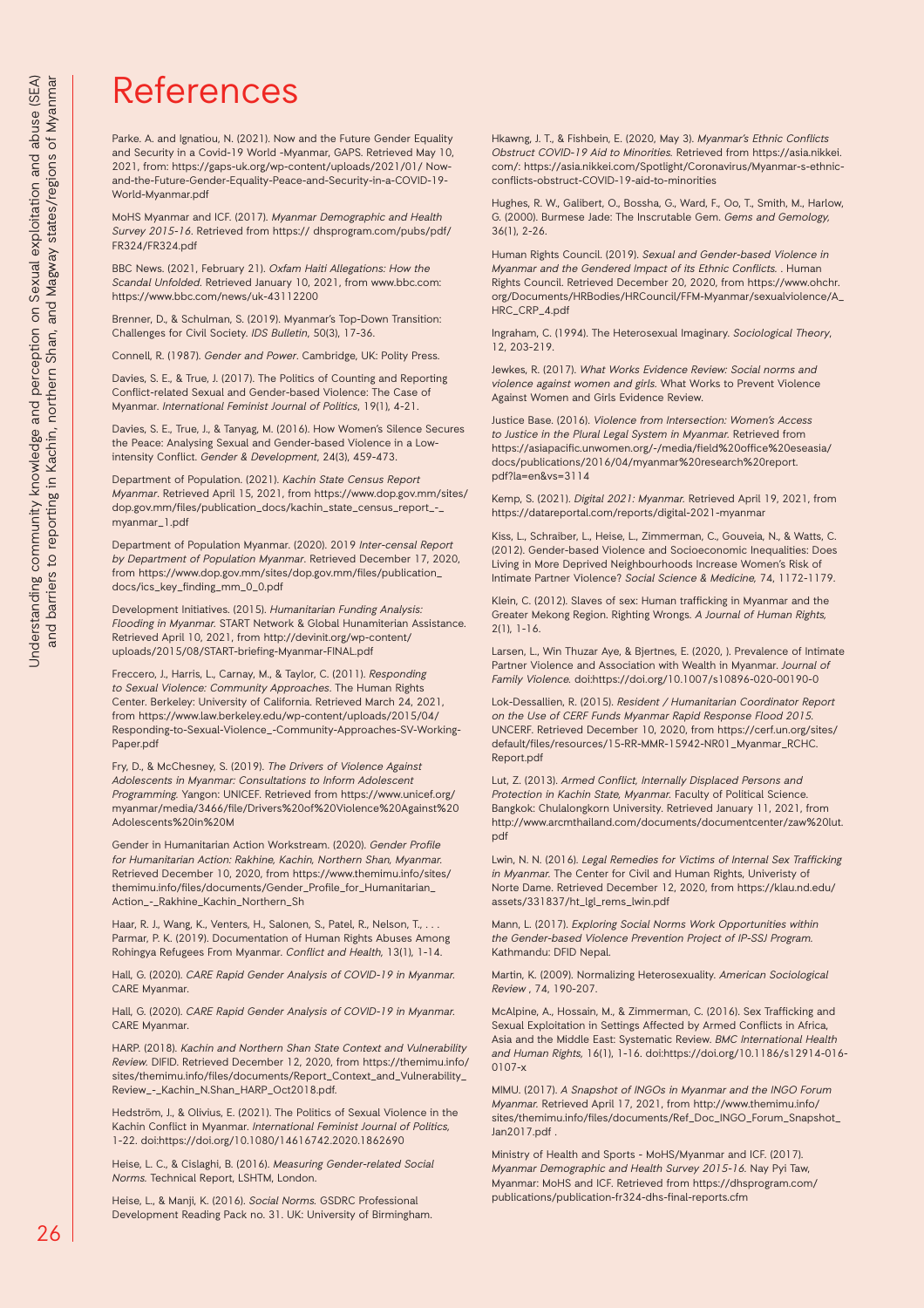Norsworthy, K., & Khuankaew, O. (2004). Women of Burma Speak Out: Workshops to Deconstruct Gender-Based Violence and Build Systems of Peace and Justice. *The Journal for Specialists in Group Work,* 29(3), 259-283.

OCHA, (2018). Interim Humanitan Response Plan: January-December 2018. retrieved from: https://reliefweb.int/sites/reliefweb.int/files/ resources/2018%20Interim%20Humanitarian%20Response%20 Plan\_%20Myanmar.pdf

OCHA. (2019). About OCHA *Myanmar.* OCHA. Retrieved February Saturday, 2021, from https://www.unocha.org/myanmar/about-ochamyanmar: https://www.unocha.org/myanmar/about-ocha-myanmar

OCHA. (2020). *Myanmar Humanitarian Needs Overview.* OCHA. Retrieved December 10, 2020, from https://reliefweb.int/sites/reliefweb.int/files/ resources/MMR\_HNO\_2020\_FINAL\_131219.pdf

OCHA. (2021). *Humanitarian Needs Overview Myanmar.* OCHA. Retrieved February 16, 2021, from https://reliefweb.int/sites/reliefweb.int/files/ resources/mmr\_humanitarian\_needs\_overview\_2021\_final.pdf

ODI. (2015). *Social norms, gender norms and adolescent girls: a brief guide.* London.

Palladium. (2016). *Integrated Programme for Strengthening Security and Justice: Social norms driving violence in the home and justice-seeking in Nepal.* Midterm Evaluation Final Report, IP-SSJ Monitoring, Evaluation and Learning Component, Kathmandu.

Paluck, E. L., & Ball, L. (2010). *Social norms marketing aimed at gender based violence: A literature review and critical assessment.* New York: International Rescue Committee.

Pistor, N. (2017). *Life on Hold: Experiences of Women Displaced by Conflict in Kachin State, Myanmar.* Trocaire. Retrieved from https://www. trocaire.org/sites/default/files/resources/policy/life-on-hold-trocaireoxfam-2017.pdf

PSEA Network Myanmar. (2020). *PSEA Network Myanmar Knowledge, Attitudes and Practices of Staff: Survey Summary.* Retrieved January 23, 2021, from https://www.themimu.info/sites/themimu.info/files/ KAP\_survey\_report\_final.pdf.

PSEA Network Myanmar. (2020). *Sexual Exploitation and Abuse by Aid Workers in Myanmar: A Risk Analysis.* PSEA Network Myanmar. doi:June (). p4.

Qiu, G., Zhang, S. X., & Liu, W. (2019). Trafficking of Myanmar Women for Forced Marriage in China. *Crime, Law and Social Change,* 7(1), 35-52.

Ryan, S. (2020). When Women Become the War Zone: the Use of Sexual Violence in Myanmar's Military Operations. *Global Responsibility to Protect,* 12(1), 37-63. doi:https://doi.org/10.1163/1875984X-01201004

Semler, M. (2019). *Factors Influencing Misconduct Reporting in Kachin, Myanmar.* Oxfam. Retrieved from https://oxfamilibrary. openrepository.com/bitstream/handle/10546/620893/ cs-misconduct-reporting-kachin-myanmar-121119-en. pdf;jsessionid=35A392D5B0EDA8166E714BC3EC22407F?sequence=1

Smith, R. (2006). *A Hen is Crowing: A Gender Impact Study of Two UNDP Myanmar Community Development Programs.* UNDP.

Suwanvanichkij, V. (2008). Displacement and Disease: The Shan Exodus and Infectious Disease Implications for Thailand. *Conflict and Health,*  2(1), 1-5.

Tanabe, M., Greer, A., Leigh, J., Modi, P., Davis, W. W., Mhote, P. P., . Parmar, P. (2019). An Exploration of Gender-based Violence in Eastern Myanmar in the Context of Political Transition: Findings from a Qualitative Sexual and Reproductive Health Assessment. *Sexual and Reproductive Health Matters,* 27(2). doi:10.1080/26410397.2019.1665161

The Penal Code -Amended. (2016). Retrieved from https://www.mlis.gov. mm/lsScPop.do?lawordSn=9506%20

Thein, P. T. (2015). Gender equality and cultural norms in Myanmar. *International Conference on Burma/Myanmar Studies.* 

Thompson, A. (2020). *Reporting on Myanmar's Covid-19 First Wave and its Impact on Civic and Political Space.* ActionAid Myanmar. Retrieved from https://myanmar.actionaid.org/sites/myanmar/files/publications/ Reporting%20on%20Myanmar%27s%20Covid-19%20First%20Wave%20 and%20its%20Impact%20on%20Civic%20and%20Political%20Space\_3.pdf

U report Myanmar. (2021). *Poll on Youth Participation (Burmese).*  Retrieved April 10, 2021, from https://myanmar.ureport.in/

UNDP. (2019). *Tackling What Cannot be Said .* UNDP in Myanmar. Retrieved December 19, 2020, from https://www.mm.undp.org/content/ myanmar/en/home/presscenter/articles/2019/tackling-what-cannot-besaid html.

UNDP Myanmar. (2019). *UNA063 Myanmar CR trafficking.* Retrieved December 12, 2020, from http://mptf.undp.org/factsheet/ project/00116960

UNFPA. (2017). *Powerful Myths Hidden Secrets.* UNFPA. Retrieved December 13, 2020, from https://myanmar.unfpa.org/en/publications/ powerful-myths-hidden-secrets

UNFPA Myanmar. (2014). *Interagency GBV and Trafficking Assessment in Northern Shan.* Retrieved December 10, 2020, from http://www. themimu.info/sites/themimu.info/files/documents/Assessment\_Report\_ in\_NSS\_GBVSS\_Aug2014.pdf.

UNFPA Myanmar. (2014). *Interagency GBV and Trafficking Assessment in Northern Shan. .* Retrieved December 20, 2020, from http://www. themimu.info/sites/themimu.info/files/documents/Assessment\_Report\_ in\_NSS\_GBVSS\_Aug2014.pdf

United Nations Secretariat. (2003). Special Measures for Protection from Sexual Exploitation and Sexual Abuse. *United Nations Secretary-General's Bulletin.* Retrieved from https://undocs.org/ST/SGB/2003/13

United States Department of State. (2020). 2019 *Trafficking in Persons Report: Burma.* Retrieved February 21, 2021, from https://www.state. gov/reports/2019-trafficking-in-persons-report-2/burma.

UNODC. (2020). *Myanmar Opium Survey 2020 Cultivation, Production, and Implications.* Retrieved January 13, 2021, from https://www.unodc. org/documents/southeastasiaandpacific//Publications/2021/Myanmar\_ Opium\_survey\_2020.pdf.

UN Women. (2016). Voices from the Intersection: Women's Access to Justice in the Plural Legal System of Myanmar. Retrieved from: https:// www.burmalibrary.org/docs22/Justice\_Base-2016-04-22-Women\_in Myanmar-Plural\_ legal\_systems.pdf

Westendorf , J.-K., & Searle, L. (2017). Sexual Exploitation and Abuse in Peace Operations: Trends, Policy Responses and Future Directions. *International Affairs,* 93(2), 365–387. doi:10.1093/ia/iix001

Westendorf, J. K., & Searle, L. (2017). Sexual exploitation and abuse in peace operations: trends, policy responses and future directions. *International Affairs,* 93(2), 365-387.

World Vision Myanmar. (n.d.). *Traffick Report: Myanmar.* Retrieved from https://www.worldvision.com.au/docs/default-source/publications/ human-rights-and-trafficking/trafficking-report-myanmar.pdf